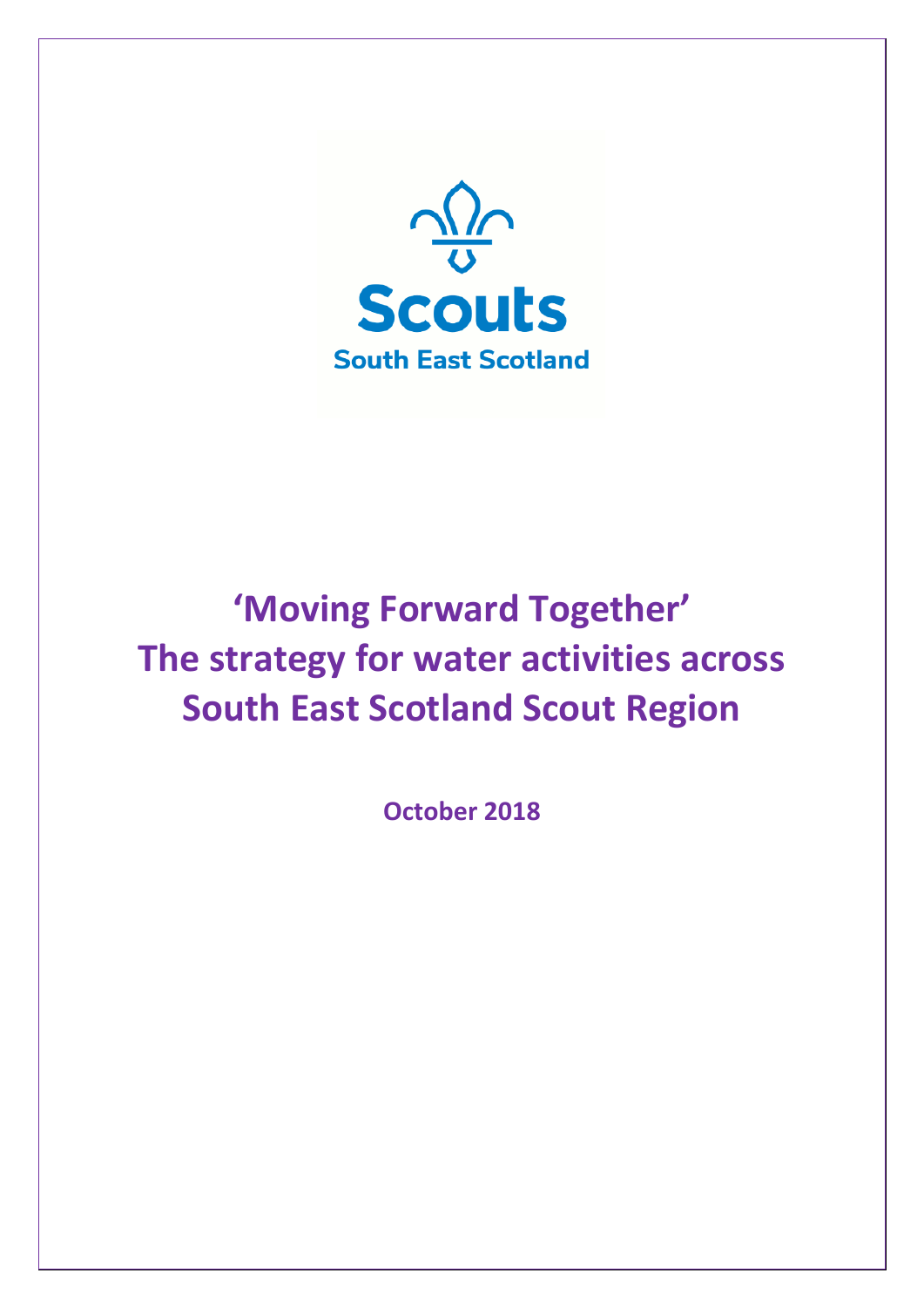# **Contents**

**Summary of actions arising from the report**

- **1. Introduction**
- **2. The work of the Water Activities Strategy Group**
- **3. Current water activities used by members of South East Scotland Scouts**
	- 3.1 Longcraig Scout Centre
	- 3.2 Services provided by Scouts at other sites in South East Scotland
	- 3.3 Services provided by Scouts at other sites in Scotland
	- 3.4 Other organisations' facilities
	- 3.5 Commercial providers

#### **4. Future developments**

- 4.1 Increasing the confidence of leaders to take part in or organise water activities
- 4.2 Developments at Longcraig Scout Centre
- 4.3 Development of services provided by Scout leaders in South East Scotland
- 4.4 Greater use of other organisations' facilities
- 4.5 Increase in number of leaders able to run water activities
- 4.6 Grant funding
- 4.7 Other ideas that might be developed
- 4.8 Ideas considered as not being practical
- **5. Conclusion**
- **6. Glossary**
- **7. Appendices**
	- 1. Membership of the Working Group and subgroups
	- 2. Scout Groups actively involved in providing water activities
	- 3. Statutory and Governance matters

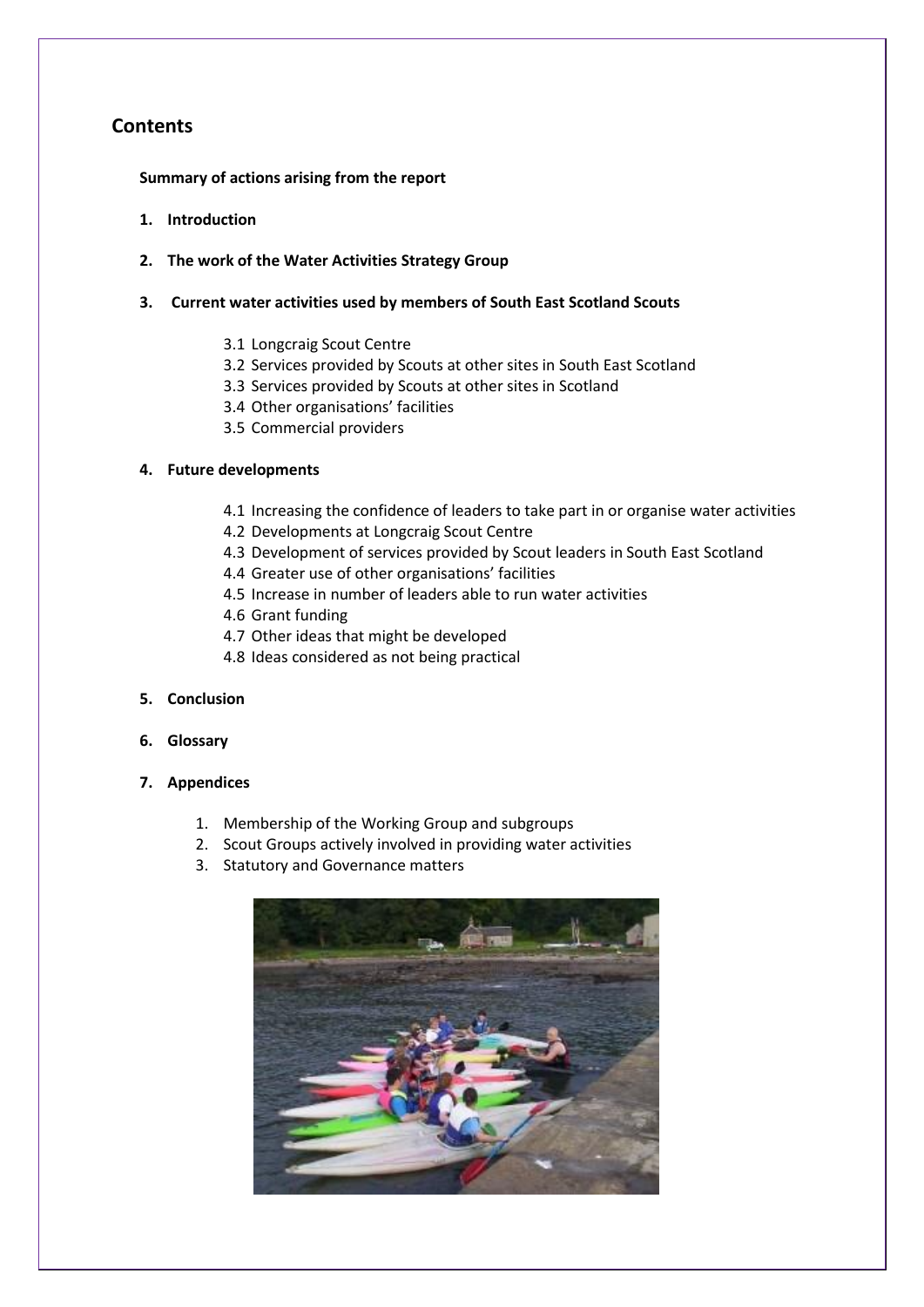# 1. Summary of actions arising from the report

#### *1. More and better information*

Appoint a Regional Adviser for water activities to lead on:

1.1 Compiling information about other organisations' facilities and locations where water activities can be provided and making the information widely available, eg on South East Scotland Scouts website.

1. 2 Providing more publicity and outreach about water activities, for example by regular articles in South East Scotland Scouts newsletter, and roadshows in the winter months.

#### *2. New methods of service provision*

Set up a Working Group In the autumn 2018 - spring 2019, with members drawn from across South East Scotland Scouts and Longcraig Active Support Unit to:

2.1. Produce a 5 year development plan and feasibility study for Longcraig Scout Centre, which is realistic about the ability to develop ideas for 2019 - 2024, bearing in mind the need to attract more volunteer supporters and instructors to organise and provide these services. This Working Group should be led by an independent person. This report should be submitted to the Regional Executive Committee by June 2019.

2.2 Undertake more research about the possibilities of developing alternative methods of service provision across the Region, assessing the willingness of leaders to be involved in these possibilities and the practicalities of providing these services.

2.3 Support the development of partnerships with other organisations such as local sailing/kayak clubs, for example Cramond Boat Club.

#### *3. Support leaders to undertake or organise more water activities*

The Regional Adviser for water activities should be the lead person to:

3.1 Publicise that we have a number of Regional Assessors and who they are, for example in the South East Scotland Scouts' monthly Regional newsletter.

3.2 Support leaders to obtain permits, eg through financial assistance, proving advice on funding sources, advice from Regional Assessors, holding workshops about obtaining a permit.

3.3 Explore the possibility of establishing a structured programme to support the development of skills for new and existing instructors of water activities. This would include the provision of training courses to cover the necessary steps in reaching permit assessments and supporting them in gaining the necessary logged hours required for permits.

3.4 Develop ways to address some leaders' reluctance to involve themselves and the members of their sections in water activities.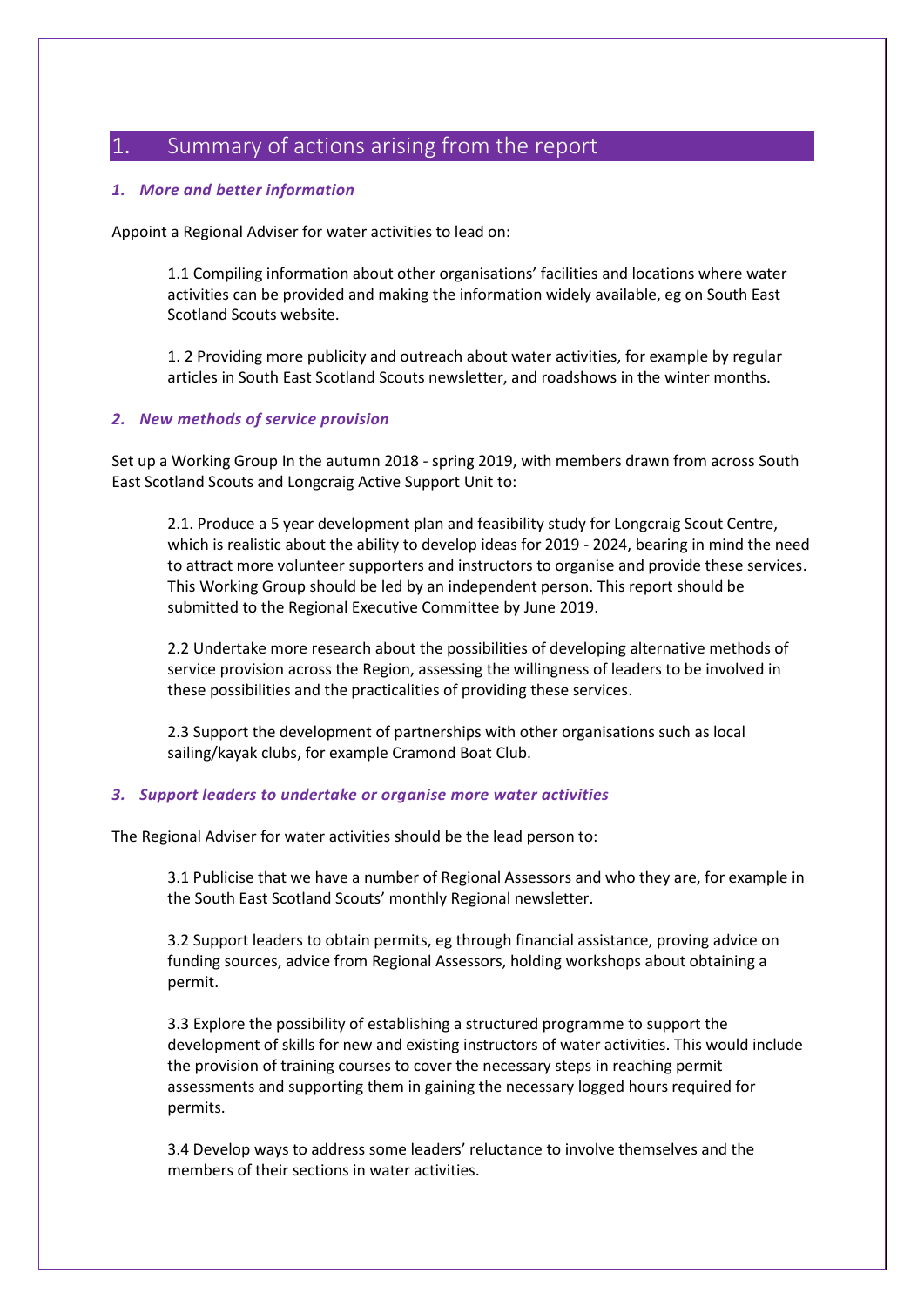# 1. Introduction

On 5 December 2017, the South East Scotland Regional Executive Committee agreed to reverse its earlier decision to close Longcraig Scout Centre and to set up a Working Group to develop a water activities strategy. Membership of the Working Group would include leaders, members of Longcraig Active Support Unit, and representatives from user groups and other relevant organisations.

The decision to close the Centre had been made on financial grounds, particularly the cost of a new septic tank. When these costs were reviewed, it was agreed that it would be possible to keep the Centre open. Members of the Regional Leadership team and the Longcraig Active Support Unit (ASU) worked together in the first part of 2018 to produce an operational plan for the Centre which demonstrated its viability. In addition, ASU members – chiefly Fraser Simon – were able to introduce an online booking system, for the first time at either Longcraig or Bonaly Outdoor Centre. It has been extremely well received by the Centres users.

There was a widespread perception that the Centre was operating on a semi-autonomous basis, rather than being well integrated into South East Scotland Scouts. The Committee therefore wanted to know how the Region could promote and support access to safe and affordable water activities in support of the Scout programme, as defined by the Scout Association.

This report summarises the work undertaken by the Water Activities Strategy Group (WASG) in relation to future water activities for members of South East Scotland Scouts, and makes recommendations for the way forward.

It is unfortunate that the work looking at future water activities in South East Scotland has had to be carried out during the period when the members of Longcraig Active Support Unit are at their busiest preparing for the opening of the Centre for the summer season and organising activities. For this reason, the report is not as detailed as was anticipated, but it does cover the main concerns of the Regional Executive Committee.

We wish to thank everybody who assisted in developing the strategy – their names are given in Appendix 1. In particular, we wish to thank Malcolm Leckie, Ian Harrower, Fraser Simon and Neil Gowans from the ASU, Neil Kirk, Regional Activities Manager and Paul Rogers, 82<sup>nd</sup> Craigalmond Sea Scouts.

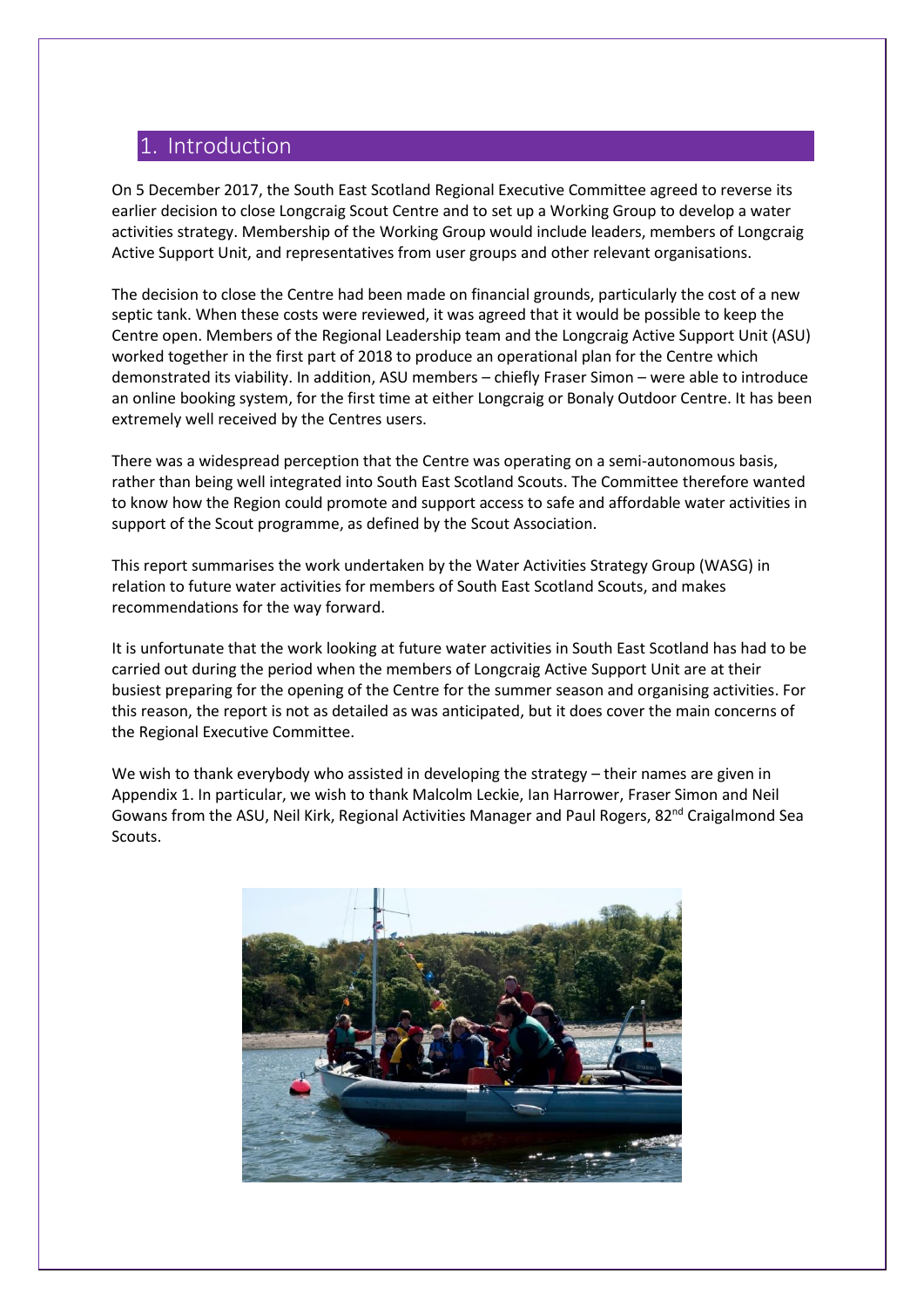# 2. The work of the Water Activities Strategy Group

The Strategy Group was tasked to:

- 1. Carry out a review and make recommendations for the provision of sustainable and affordable water activities in South East Region in order to meet programme requirements for all Scouting ages and provide the best platform to allow young people to take part in water activities in a safe but challenging manner. To submit a report to the Regional Executive Committee by 30 June 2018.
- 2. Develop an operational plan containing recommendations about the provision of water activities at Longcraig Water Activities Centre and submit it to the Regional Executive Committee by 31 March 2018. This has been done and approved by the Committee.
- 3. Ensure that the values of Scouting are put at the forefront of all proposals so that Longcraig Scout Centre will be perceived to be an integral part of Scouting activities in the South East Region. Its activities should also be consistent with the South East Scotland Regional Strategy 2018-23 which is currently being developed.

#### **Main Working Group**

It met in February and March 2018 to develop the Longcraig operational plan and then several times later to finalise the overall strategy. Most of the work to develop the plan and the strategy was done in the sub-groups.

The membership of the main Working Group is set out in Appendix 1.

#### **Three subgroups were set up:**

- to develop the operational plan for Longcraig Scout Centre for 2018-19
- to consider current and future provision of water activities in South East Scotland
- to make recommendations on improving the role and support of the ASU and instructors The membership of these subgroups is set out in Appendix 1.

- **Focus Groups for both Longcraig and Regional activities were also set up:**
	- Focus group of young people, ie the Regional Youth Advisory Group (RYAG)
	- Focus group of current users, ie adult leaders
	- Focus group of users and leaders who no longer go to Longcraig.

#### **Online survey**

A survey was sent out across the Region to ascertain the extent of water activities in the Region, the level of usage, and the activities which people would like to see developed. The results of the survey were fed into the sub-groups and the Working Group. We wish to thank Alan Horberry, ASU, for the detailed work he did on the survey.

The output of all this activity have been incorporated into this report. However, it is recommended that people undertaking more work on implementing the recommended actions or wanting more details such as classifications of waters, the Scout permit scheme, national qualifications, rules about boats, etc, consult the Activities Subgroup report.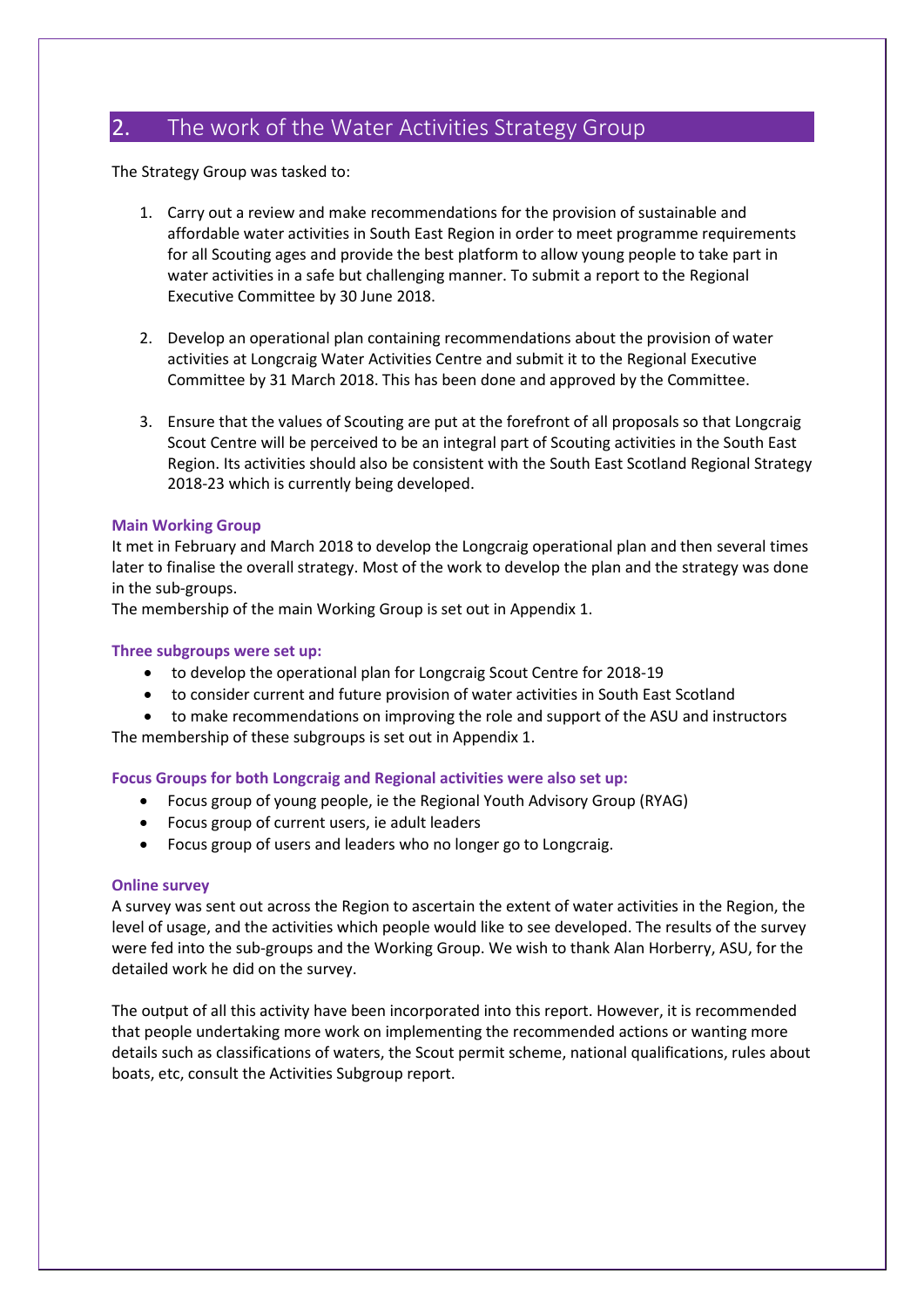# 3. Current water activities across South East Scotland

As a result of the research carried out by the Activities Subgroup the following were recorded as being used by Groups in the Region:

- 1. Longcraig Scout Centre
- 2. Services provided by Scouts at other sites in South East Scotland
- 3. Centres outwith South East Scotland
- 4. Other organisations' facilities
- 5. Commercial facilities

#### **3.1 Longcraig Scout Centre**

South East Scotland Scouts is in a unique position within Scotland in that it has an existing facility, Longcraig Scout Centre. It provides a significant number of opportunities for young people to enjoy water activities, and it does so by using the volunteer-led model.

Longcraig's major aim is to encourage young people to try water based adventurous activities, in a risk managed environment, and give them opportunities to develop their potential. It achieves this by being inclusive and open to all (where safe and practical) and also delivering sessions to allow young people to achieve badges related to water activities.

#### **Water activities at Longcraig Scout Centre**

Longcraig Scout Centre provides a very wide range of water activities, mainly of taster sessions for Scout and Guide groups for 24-30 people per session:

- Kayaking: 12-18 young people and adults per session
- Rafting: 18 per session
- Sailing (crewed): 12-15 per session
- Sailing (single handed): 12 per session
- Sailing (Drascombe Longboats): 18 per session
- Power boating
- Stand-up paddle boarding
- On shore activities such as theoretical navigational instruction

These numbers are based upon the 2018 capacity and resource levels, and should not be seen as absolute maximum or minimum. Longcraig ASU currently has a membership of about 46 members some of who act as instructors and others as support staff. The availability of the ASU members has a direct impact on which activities can be organised and when.

Longcraig Scout Centre's target was to deliver these services to least 960 participants in 2018. The actual number was 1002. It did so largely in the summer season of May to September. Longcraig's pricing strategy is based on a fixed charge for a 2-hour session. Currently the charge is £12.50 per session, per participant, which is a competitive when compared to other local providers.

In 2018 it continued to offer activities to all sections, including Cubs and Brownies, to support relevant Scout and Girlguiding badge programmes. It is planning to develop activities for Beavers and Rainbows.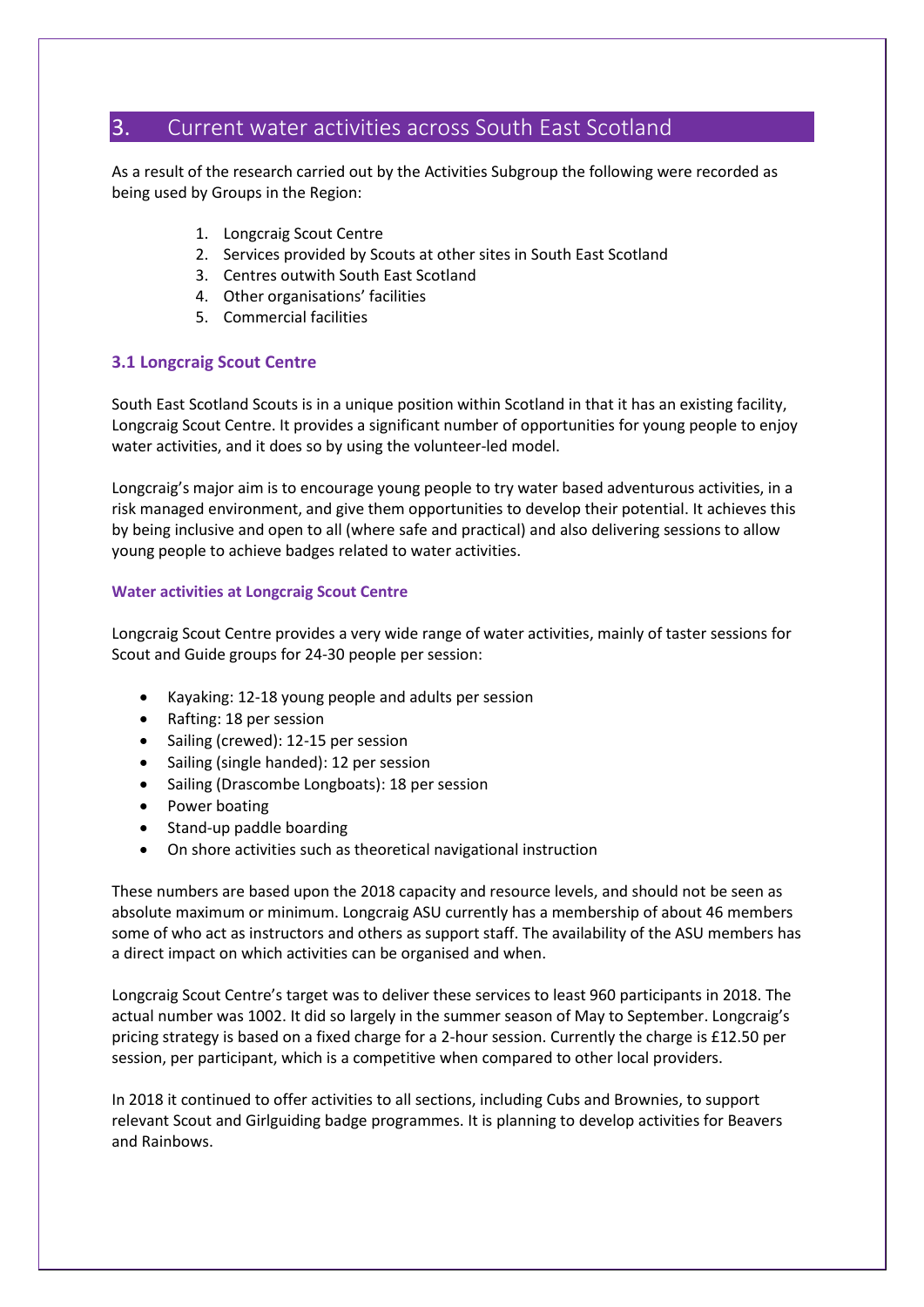The activities are provided in 2-hour sessions:

- $\circ$  19:00 21:00 during weekday evenings;
- $\circ$  10:00 12:00 during weekend mornings;
- o 14:00 16:00 during weekend afternoons.

Other timings and arrangements can be made for specific user groups or events with some forward planning. The availability of sessions is determined by the tides. Typically, about 2 – 3 possible session time are unavailable every fortnight. This compares very favourably with other coastal water activity establishments. However, both tides and weather can have an impact on the operational availability of activities at Longcraig. This is often more of a 'risk' consideration than an absolute inability to operate. The maximum number of participants in a normal session in 2018 was 24 participants on a weekday and 30 at a weekend.

Longcraig can provide customised sessions for larger groups when asked to support badges, camps and other activities. Longcraig has also hosted several events such as the Scottish Scout Regatta, Herring Cup, Scots Camp, Festival Camp, Chief Scout's visit and various District events as well as large groups camping at Bonaly or Fordell Firs.

Those Scout Groups who have leaders with the relevant Scout Adventurous Activity permits may also run their own activities at the Centre if they have they own or can make arrangements to borrow or hire suitable equipment.

In addition, as a recognised RYA Training centre, Longcraig is able to offer courses and certification in sailing and power boating. The BCU coaches at Longcraig can provide training and certification in paddle sports.

Longcraig offers more opportunities for water activities than can be provided by Districts alone – see Table 1.



#### **Table 1: Range of activities provided by the Districts and Longcraig**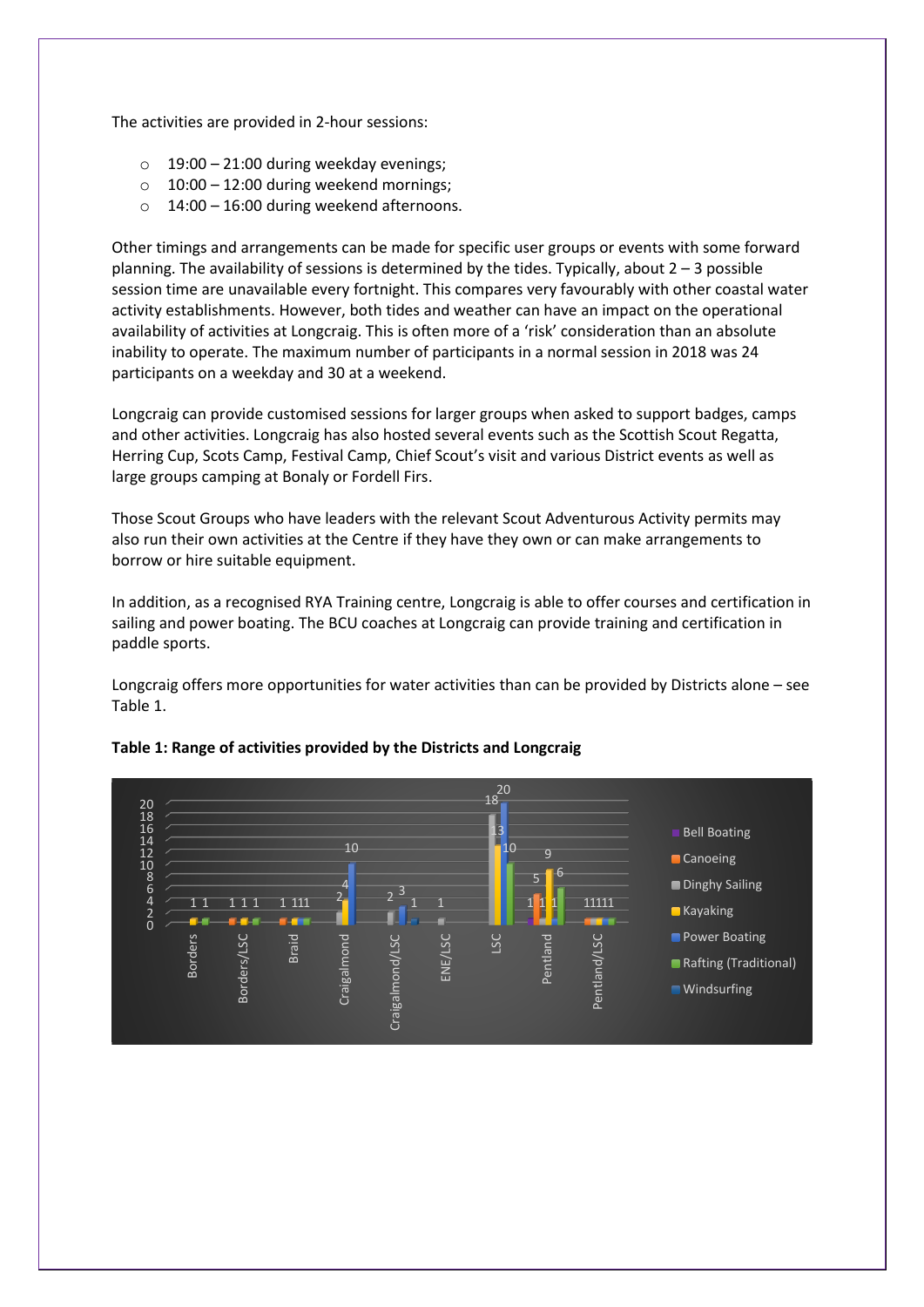#### **Water Activity permits**

Permits are needed for all water activities, except swimming, on class B1, B2, B3 and A waters, and for all motorised water activities and SCUBA activities on class C waters. Longcraig can offer more opportunities because it has a large number of instructors with water activity. In fact, 56% of all the water activity permits in Scotland registered on Compass are shown to be held by adults in South East Scotland Scouts. Longcraig's volunteer base is almost equally split between those adults who also volunteer elsewhere in Scouting and those volunteering solely at Longcraig.

Longcraig provides South East Scotland Scouts with its four Regional Assessors for awarding permits for water-based activities, covering dinghy sailing, kayaking, canoeing, rafting, windsurfing and powerboating. The conclusion is that Longcraig is a significant contributor to not only providing activities but also supporting leaders to gain permits in order to provide activities for young people.

#### **Table 2: Permits across South East Scotland Region**



#### **Water activities survey about usage at Longcraig Scout Centre**

A survey was carried out with members across the Region and its results can be summarised as follows:

- The booking experience run by the Regional office to date has been average, and many respondents expressed poor experiences
- 75% of respondents rated their activity experience at Longcraig favourably. Over 50% rated it as Excellent
- Longcraig shore facilities are rated Good
- Longcraig afloat equipment as Excellent or Good
- Longcraig safety is rated as Excellent
- An on-line booking system and deposit up front followed by balance is overwhelmingly the favoured way of booking
- 82% of respondents thought that the Longcraig price point looks about right.
- There are clearly water activities going on at locations other than Longcraig, but the extent of these was not shown in the survey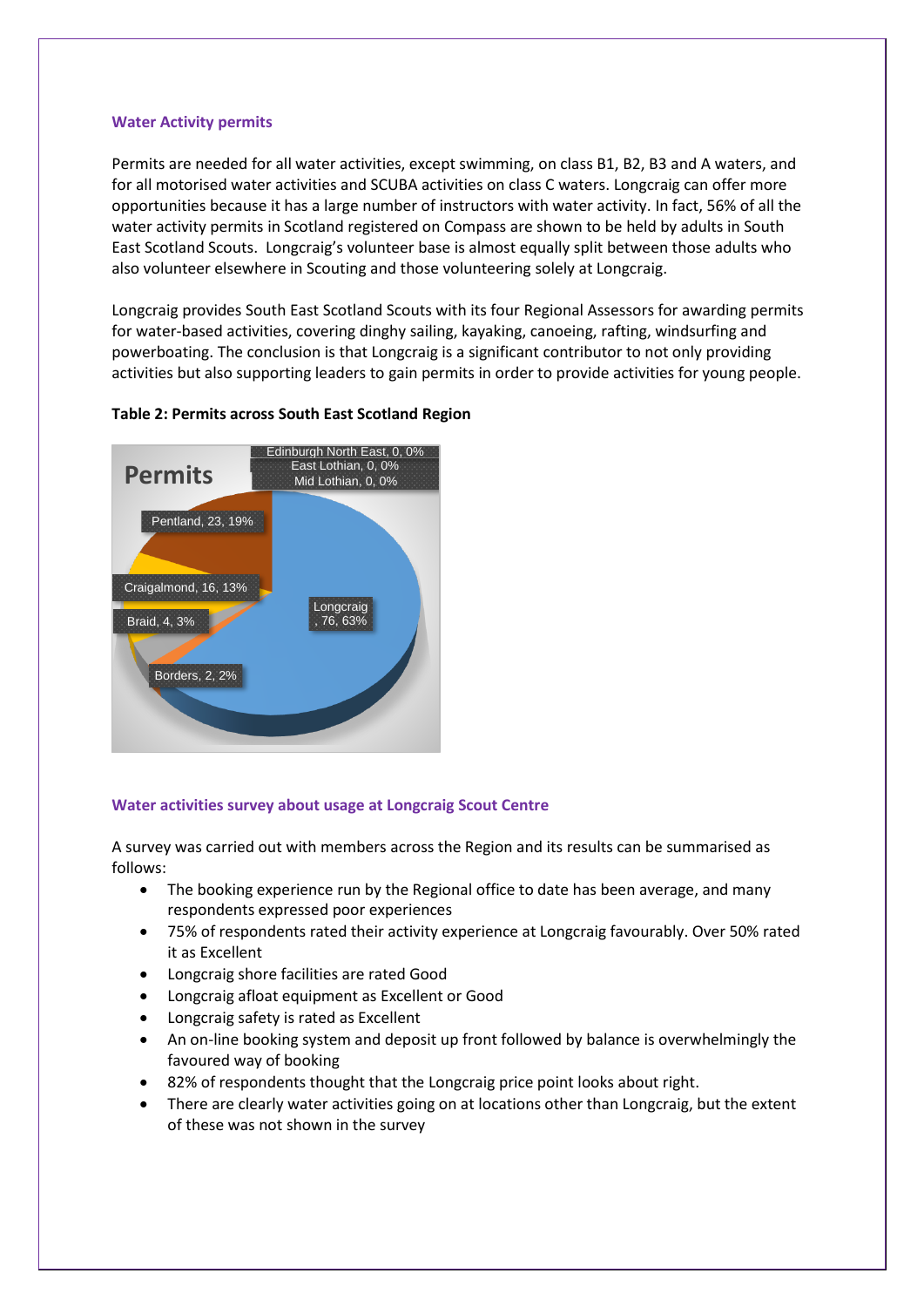The concluding comments made by Alan Horberry, ASU, who carried out the extensive survey was that 'The results are encouraging and give a solid foundation and direction to and for activities at Longcraig. The subjective comments also reinforce this. However, there can be no shying away from the less positive comments. These need to be considered and addressed in order to overcome what respondents see as negatives and also as an improvement tool. Some of the comments are clearly a lack of understanding about Longcraig and some appear to be based on historical stereotypes. These should be addressed in a joined-up way by both Longcraig and Regional staff. Such surveys are useful but must be used a part of a continuous improvement cycle'. Alan went on to say: 'In this regard the following should be considered:

- Devising an agreed planning tool for Longcraig
- Capturing more contact details for users in order to undertake similar surveys annually
- Devising an action plan to address the less positive areas indicated in the response
- Considering the communications messages that are required to promote Longcraig.

However, one key consistent message coming out of the survey is that respondents found that the afloat equipment was good, and safety was positive. This provides an excellent foundation to build upon. If Longcraig capitalises on that, then it can continue to provide adventurous activities in as safe a manner as possible.'

#### **Longcraig Scout Centre as a 'Centre of Excellence'**

Longcraig ASU members are clear that they wish to the Centre to be seen and promoted as a Centre of Excellence whose aim is to encourage young people to try water based adventurous activities, in a risk managed environment, and give them opportunities to develop their potential. The Centre facilitates this by:

- Providing training opportunities for adults and young people to achieve National Governing Body certification, such as Royal Yachting Association [RYA] sailing/powerboat or British Canoe Union [BCU] kayaking/canoeing
- Providing a personal development route and mechanism for young people to become qualified and therefore able to help deliver training and activities to other young people
- Providing an environment to assess adult and youth members for Scout activity permits
- Being a source of expertise to advise and help leaders in groups provide activities in their own environment.
- Providing opportunities for candidates wanting to obtain Adventurous Activity permits to gain experience in a controlled environment in order to develop their own log books necessary to approach the next level of permit assessment.

Longcraig is a recognised RYA training centre providing training in sailing and powerboating to nationally agreed standards. The RYA inspects the facility annually, and this gives confidence that the quality of the service is maintained and that it is rated by knowledgeable people outside of Scouting.

### **3. 2 Services provided by Scouts at other centres in South East Scotland**

There are no other Scout facilities equivalent to Longcraig Centre in South East Scotland. However, there are a number of Scout Groups that exist within the Region that provide water activities. These are listed in Appendix 2. Some are Sea Scout Groups, some are land-based Scouts. These activities are not necessarily available to other Scouts to utilise, but they do provide experience and training for a number of Scout members within these groups.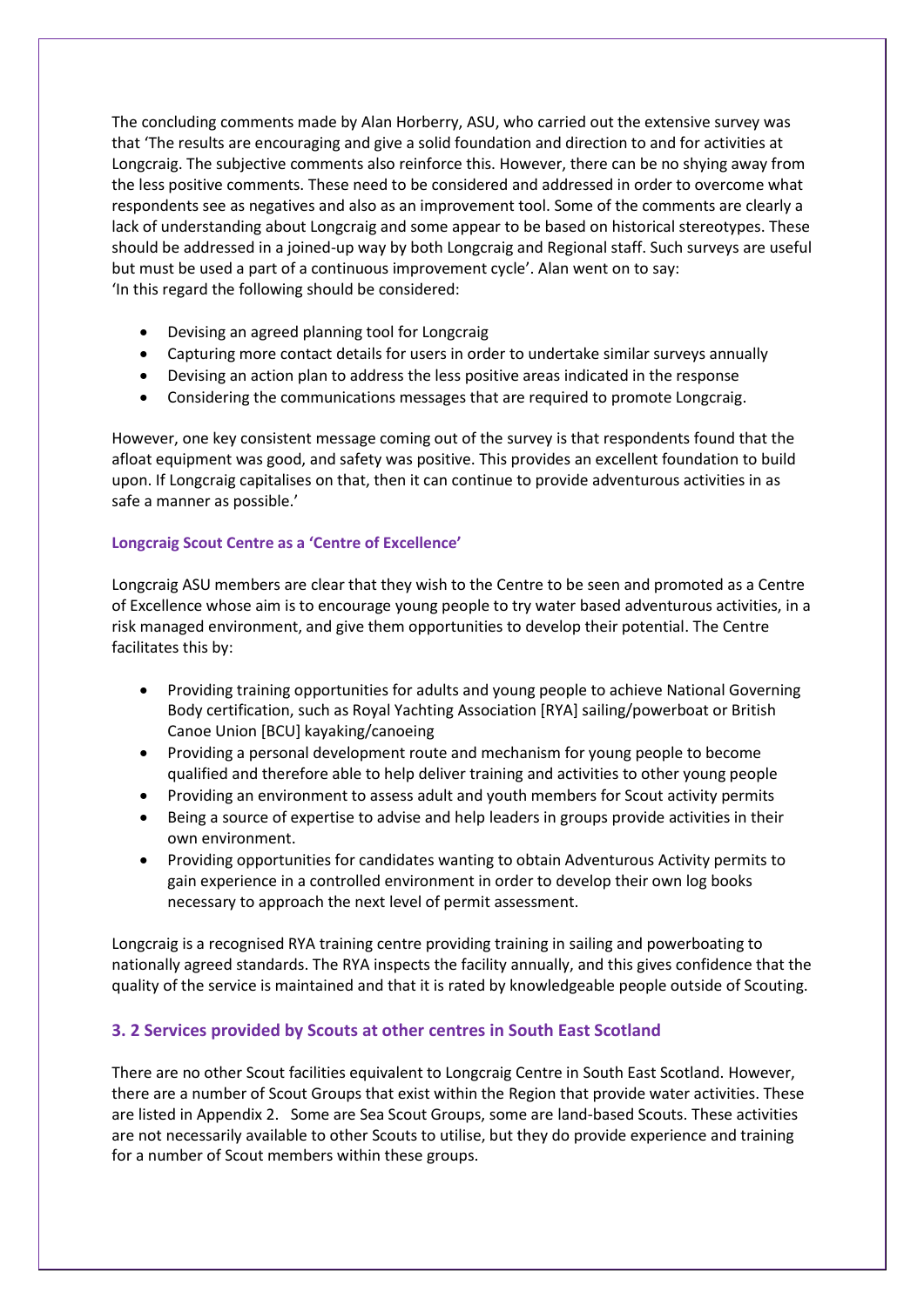#### **3.3 Services provided by Scouts at other sites in Scotland**

There are several other Scout centres which offer high quality activities, but all involve travelling, although this is much less so for Scouts in the Borders travelling to some centres such as Hawkhirst in Northumberland. Good reports have been received by Scouts members using these centres:

- Lochgoilhead National Activity Centre: [http://www.lochgoilhead.org.uk](http://www.lochgoilhead.org.uk/)
- Canoeing facilities at Girlguiding's Netherurd Centre, Borders: <http://www.netherurd.co.uk/>
- Canoeing at Auchengillan, Clyde Region's Outdoor Centre: [www.auchengillan.com](http://www.auchengillan.com/)
- Hawkhirst Scout Centre, Northumberland: <https://www.scoutadventures.org.uk/centre/hawkhirst>
- Great Tower Scout Centre, Cumbria: activities are provided to residents only: <https://www.scoutadventures.org.uk/centre/great-tower>

#### **3.4 Other organisations' facilities and locations**

There are many other centres and locations where Scouts can learn about or develop their skills on the water:

- Cramond Boat Club 82<sup>nd</sup> Craigalmond Scouts are affiliate members and have the use of the boat park and changing facilities.
- St Mary's Loch RYA Sailing Centre, Selkirk, Borders[, www.stmlsc.org.uk](http://www.stmlsc.org.uk/)
- Dunbar Sailing Club, <https://www.dunbarsailingclub.co.uk/>
- Bridge 8 Hub, <http://www.bridge8hub.co.uk/> hires kayaks but does not appear to be operational at the moment. Self-instruct for £15 per half day
- Lagoon facilities in Musselburgh, <https://leapsports.org/EdinburghKayakClub>
- Private coastal clubs in Eyemouth and other Borders towns
- Whiteadder local authority centre based on a reservoir, but now closed
- **River Tweed**
- Union Canal unregulated for Scouts but Guides require permits
- Linlithgow Loch no water sports facilities but are large boats for hire
- East Lothian Yacht Club a private club, [http://www.elyc.org.uk](http://www.elyc.org.uk/)
- Kielder Water Activities Centre, Northumberland,<http://www.visitkielder.com/>
- Canty Bay, East Lothian, no facilities activities often associated with the residential accommodation at Canty Bay

#### **3.5 Commercial providers**

There are a considerable number of other centres and locations where Scouts can learn about or develop their water skills and they are set out in Table 3. They are currently being used by those Groups which:

- Cannot get to Longcraig easily or wish to take advantage of activities closer to their meeting location or at a time better suited to their volunteers
- Wish to make use of non-tidal and/or freshwater and a wider range of times than can be offered by Longcraig
- Do not know about Longcraig
- Are not returning to Longcraig for various reasons, such as difficulty in getting slots or difficulties with the previous booking system.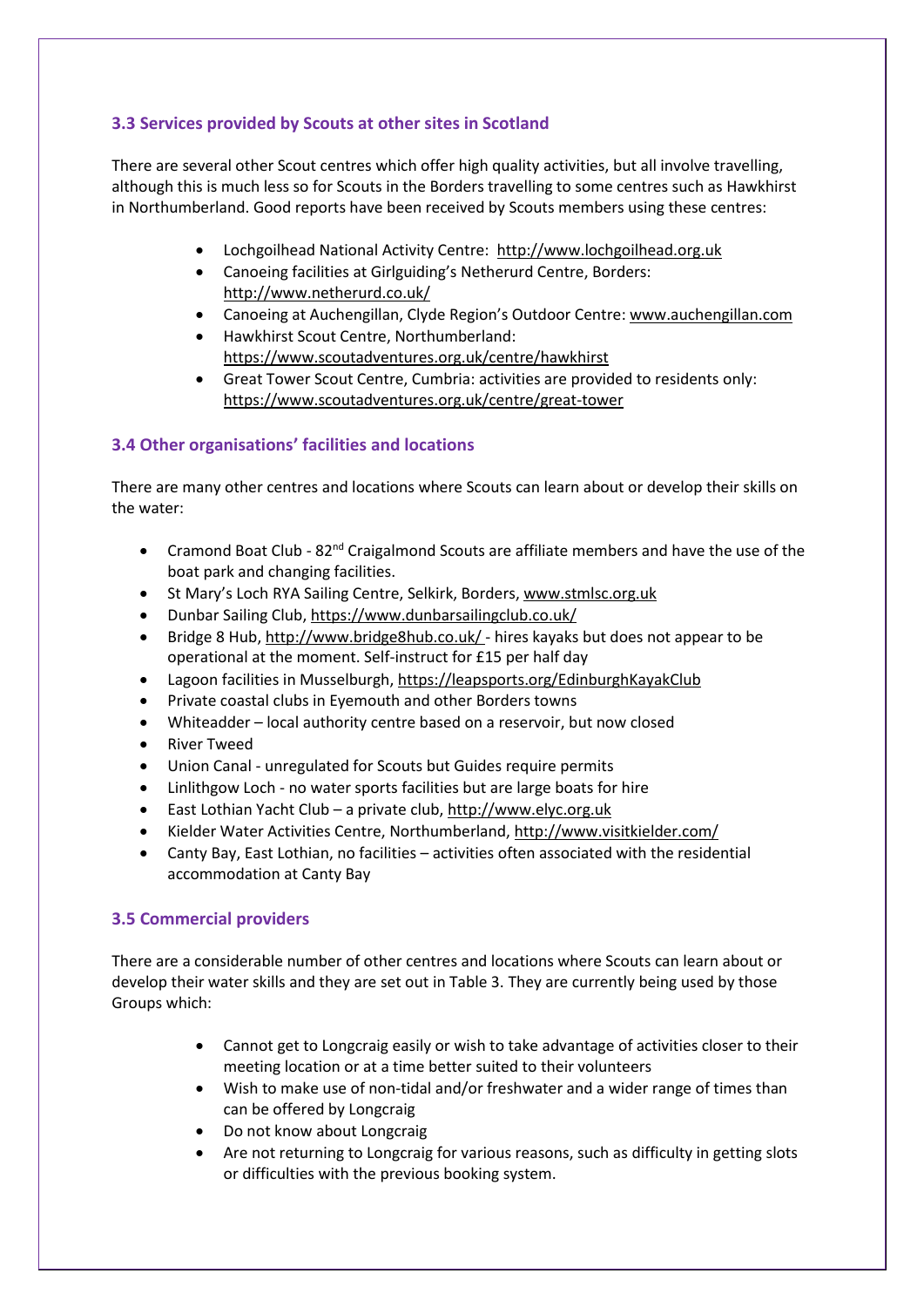There is, currently, no data regarding Scout Group use of commercial providers of water Activities in South East Scotland Region.

|                                                                                         | <b>Sailing</b> | <b>Kayaking</b> | Canoeing     | <b>SUP</b>   | Powerboat | Windsurfing | Rafting      | Maximum<br>Group size | Operating<br><b>Times</b>                             | Cost per<br>Session                  | <b>NGB</b><br>Cour       |
|-----------------------------------------------------------------------------------------|----------------|-----------------|--------------|--------------|-----------|-------------|--------------|-----------------------|-------------------------------------------------------|--------------------------------------|--------------------------|
|                                                                                         |                |                 |              |              |           |             |              |                       |                                                       |                                      | ses                      |
| Port Edgar<br>0131 319 1820<br>bookings@portedgarwatersports.<br>com                    | $\checkmark$   | $\checkmark$    | ✓            | ✔            | ✔         | ✓           |              | $20+$                 | April-<br>October                                     | £12.37-<br>£16.35<br>2 hours         | <b>RYA</b>               |
| <b>Bridge 8 Hub</b><br>07808 534028<br>sean@bridge8hub.co.uk                            |                |                 | ✓            | $\checkmark$ |           |             | $\checkmark$ | 100                   | All Year                                              | £15pp<br>3 hour<br>session           | <b>SCA</b>               |
| <b>MY Adventure</b><br>0131 629 3065<br>info@myadventure.org.uk                         |                |                 | $\checkmark$ |              |           |             |              | $20+$                 |                                                       | £25pp<br>2 hours                     | <b>SCA</b>               |
| <b>Biggar Adventure</b><br>07834 871575<br>craig@biggaradventure.co.uk                  |                |                 | ✔            |              |           |             |              |                       |                                                       |                                      |                          |
| <b>Epic Ventures</b><br>07929 459 613<br>info@epic-ventures.com                         |                |                 |              |              |           |             |              | 56                    | April-Oct                                             | £10-<br>£15<br>2 hrs                 | <b>SCA</b>               |
| <b>Wiston Lodge</b><br>01899 850228<br>info@wistonlodge.co.uk                           |                | $\checkmark$    | $\checkmark$ |              |           |             | $\checkmark$ | 24                    | $1st$ April-<br>31 <sup>st</sup><br>October           | £10-<br>£15pp<br>2 hour<br>session   | <b>SCA</b>               |
| <b>Scottish Outdoor Education</b><br><b>Centres</b><br>01899 221115<br>info@soec.org.uk |                |                 | ✓            |              |           |             |              |                       |                                                       |                                      |                          |
| <b>Netherurd House</b><br>01968 682 208<br>bookings@netherurd.co.uk                     |                |                 | ✓            |              |           |             |              |                       |                                                       | £11.00-<br>£15.00<br>2 hours         | No                       |
| <b>Venturing Out</b><br>01875440247<br>enquiries@venturingout.org.uk                    |                |                 | ✓            |              |           |             |              |                       |                                                       |                                      |                          |
| In2venture<br>info@in2venture.com                                                       |                |                 | $\checkmark$ |              |           |             |              |                       |                                                       |                                      |                          |
| <b>Low Port</b><br>01506 340720<br>lowport.centre@westlothian.gov.<br>uk                | ✓              |                 |              |              |           |             | ✔            | 30-50                 | 1 <sup>st</sup> April-<br>31 <sup>st</sup><br>October | £20<br>Half<br>day or<br>evenin<br>g | <b>RYA</b><br><b>SCA</b> |
| <b>Elie Watersports</b><br>01333 330 962<br>angus@eliewatersports.com                   | ✓              | ✓               |              |              |           | ✓           |              |                       | Seasonal                                              | £10-<br>£15 per<br>hour              | <b>RYA</b>               |
| <b>Strathclyde Country Park</b><br>01698 402060<br>countryside@northlan.gov.uk          | ✓              | $\checkmark$    | ✓            |              |           |             |              |                       | Seasonal                                              |                                      |                          |
| <b>East Neuk Outdoors</b><br>01333 310370<br>info@eastneukoutdoors.co.uk                |                |                 | ╱            |              |           |             |              | $20 +$                | Seasonal                                              | £15<br>Half<br>day                   | <b>SCA</b>               |
| <b>SAS Adventures</b><br>01786 340 500<br>info@sasadventures.co.uk                      |                | $\checkmark$    | $\checkmark$ |              |           |             |              |                       |                                                       |                                      |                          |
| <b>Lochore Meadows</b><br>01592 583343<br>LochoreMeadows.General@fife.g<br>ov.uk        | ✓              | $\checkmark$    | $\checkmark$ |              |           |             |              | $20 +$                | Seasonal                                              | £8-£10<br>2 hours                    | <b>RYA</b><br>SCA        |

## **Table 3: Comparative analysis of commercial and other providers**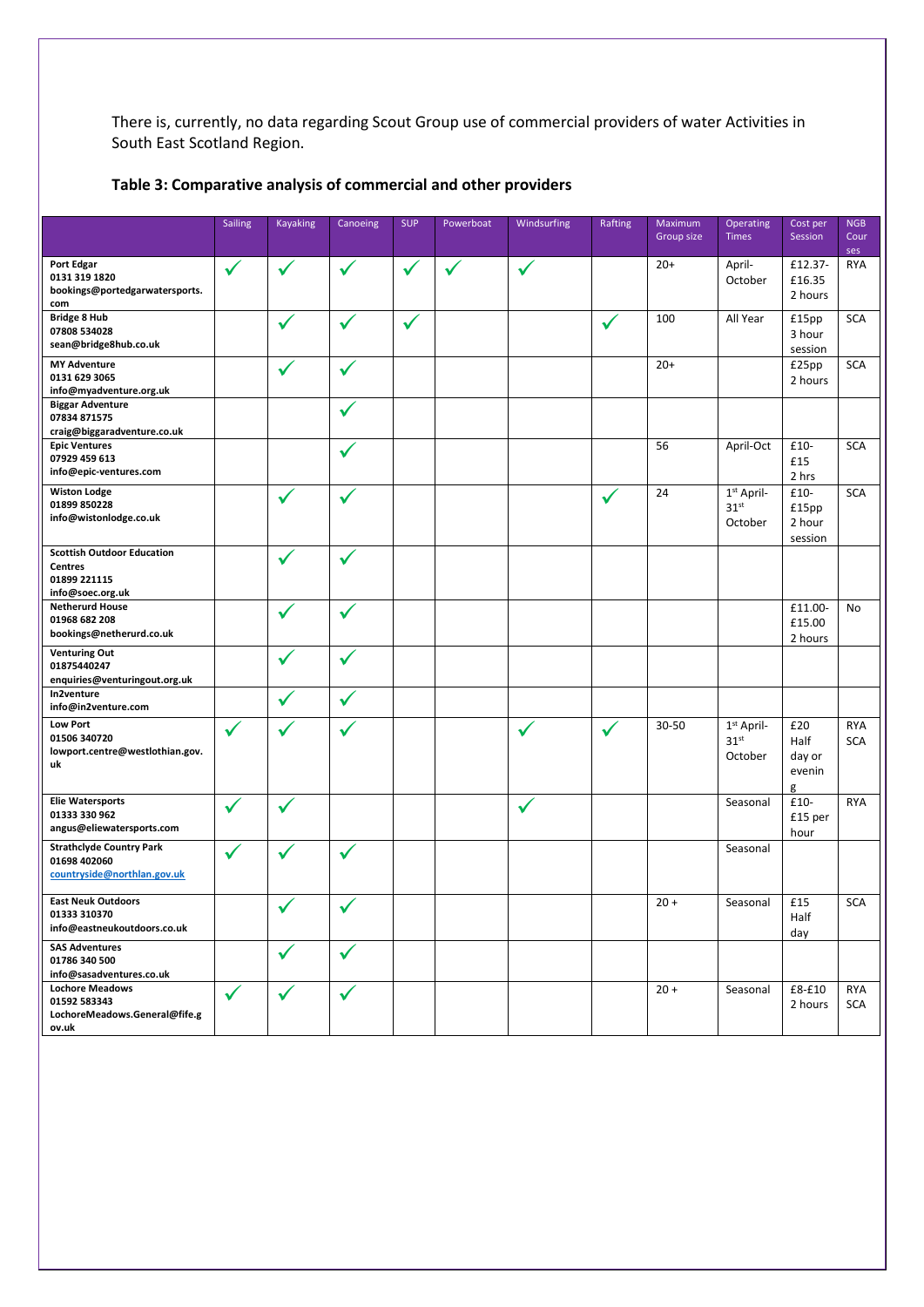#### **Analysis**

There are very many opportunities for members of South East Scotland Scouts to undertake water based activities. It was clear from all those involved in developing the strategy that there was a considerable lack of knowledge about these opportunities. One member of the Working Group who came from a Group at some distance from Longcraig said he had never known about it or that it was a service provided by the Region.

One of the key issues to emerge from the Working Group was that the Region does not need to directly provide more water activities – instead it needs to spread information about water activities currently available. This is discussed in the next section of the report.

We also need to look at why some leaders find it difficult to engage in water activities. This can be for a range of reasons such as:

- Never having thought about doing water activities
- Not having any personal experience of water activities
- Fear of looking inadequate or incompetent to young people
- Concerns about costs
- Travelling times
- Difficulty of getting young people to a location different from their usual meeting place
- Not wanting to get wet
- Fear of being thrown in the water
- Having to change into appropriate clothing which they may think they do not have.

Promoting water activities will need us to address these issues through positive and systematic education and outreach programmes.

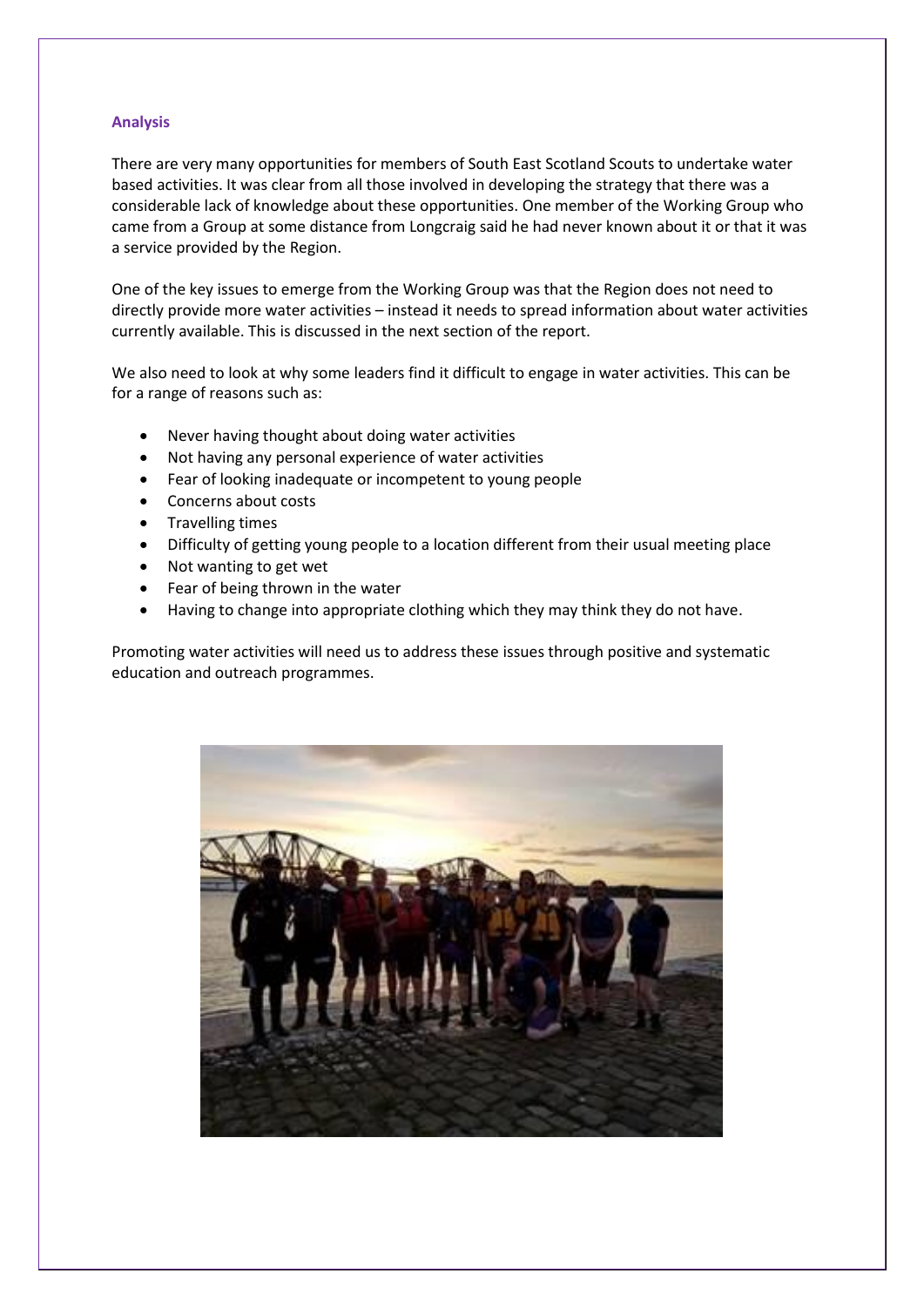# 4. Future developments

In considering future direction, the group looked to the Regional Strategy paper to identify the program requirements:

# **Our Aims**

The South East Scotland Scouts' Regional Strategy 2018-23 has been developed in line with the National Scout Strategy and sets out how we aim to make a real improvement in:

- 1. our leadership capacity and expertise: *People*
- 2. opportunities for young people to have more adventurous activities: *Programme*
- *3.* the way our communities perceive us by creating effective partnerships: *Perception*
- *4.* our governance and the Regional staff functions: *Performance*

This Water Activities Strategy helps deliver to the "**Programme**" aim as well as contribute and support to the other three aims.

Future developments for increasing the opportunities and ability of young people to have access to water activities include:

- $\circ$  Increasing the confidence of leaders to take part in or organise water activities
- o Developments at Longcraig
- o Development of services provided by Scout leaders in South East Scotland
- o Promoting greater opportunities to participate in water activities
- o Increase in number of leaders able to run water activities
- o Information about grant funding

#### **4.1 Increasing the confidence of leaders to take part in or organise water activities**

In Longcraig's user data for 2016/2017 data, only 26 separate Scout Groups made use of Longcraig, out of a Regional total of about 100 Groups. Assuming even 13 Groups participated elsewhere, this means that only one third of Groups across the Region did any water activities at all.

A key element of the Strategy must be to encourage all Groups to enable their members to have a water activity experience at some stage. This includes even Beavers now that their programme includes an element of water activities.

We know from feedback by leaders to the instructors at Longcraig and from general discussions that some of the noted reasons why Scout Groups do not do more water activities are:

- Leaders are aware of their own lack of knowledge and experience about these activities
- They are reluctant to do these activities disliking getting wet and cold, and fearing falling in the water
- Concerns about managing young people in a risky environment
- Difficulties in organising activities through the Region's booking system
- Lack of knowledge about venues e.g. one leader from the Borders who is on the WASG said he had never known about Longcraig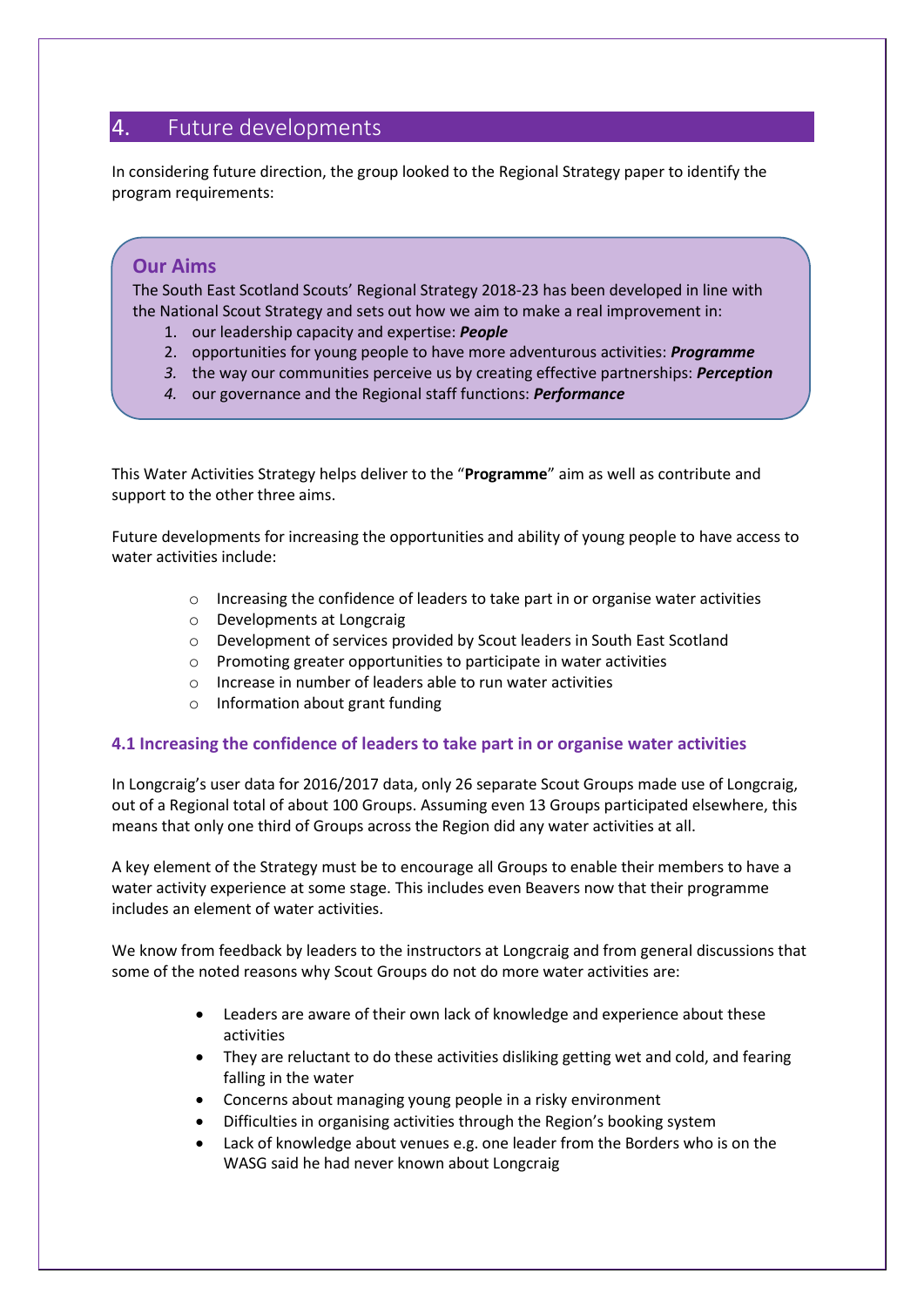• Concerns about costs and difficulties of getting to appropriate venues

Tacking these perceived obstacles will need a variety of actions such as:

- Increased publicity detailing locations, timing and costs
- More outreach by Longcraig's and other leaders about the value of water activities and the ease with which leaders can organise these activities at centres
- Publicising the fact that the risks are managed at centres by well qualified staff and that the leaders do not need to do anything except arrange for the young people to be taken to and from the centres.

#### **Action**:

❖ Undertake more publicity and outreach about water activities, for example by regular articles in South East Scotland Scouts newsletter, roadshows in the winter months; District AGMs; camps and events; appropriate training courses; Adult Appointments Committee packs.

#### **4.2 Developments at Longcraig Scout Centre**

There are a number of areas which the Longcraig ASU recognise need development, and they are very willing to implement them. However, they come with factors such as associated expense and increased insurance costs. These are noted here for future exploration and costing:

- Be able, where practical, to allow equipment to be hired by groups with suitably permitted leaders so they may run activities at a camp
- Activities suitable for Beavers in line with their needs and badge work requirements
- On-shore activities the main driver behind these sessions is to address areas where it is difficult to deliver water activities (Beavers, Cubs) or as a tool to increase awareness of Longcraig and its activities. On-shore activities play an integral part in providing an understanding of water safety, seamanship, respect for the marine environment and its flora and fauna
- Knotting, possibly as a part of elementary pioneering, for example using ropes and poles to build a basic catapult or ballista to launch projectiles into the bay
- Practical talks and demonstrations of water safety, planning, personal safety equipment and appropriate clothing. These can be aimed at gaining specific badges, such as the Cubs' Personal Safety Activity Badge with its reference to the Water Safety Code.
- Building an infrastructure to support the 'Centre of Excellence' label in terms of quality of the facility and number of participants
- Offer activity weekends at a location of Groups' choosing
- Develop links with Explorer groups as a means to provide youth led activities for all.
- The provision of equipment at Longcraig to support groups who have permits and experience should be considered
- The ASU can provide sessions to large groups visiting Bonaly if planned and arranged in advance, e.g. for summer camps. The ASU can continue to implement the reciprocal arrangement whereby they can also promote the Bonaly Outdoor Centre to groups using Longcraig.

Developments at Longcraig will need to be undertaken with regard to several factors such as the limitations imposed by the tides, and issues around attracting, training and maintaining volunteers, both instructors and supporters. This has been addressed by the Longcraig's operational plan and now needs to be put into action in a positive and enthusiastic way.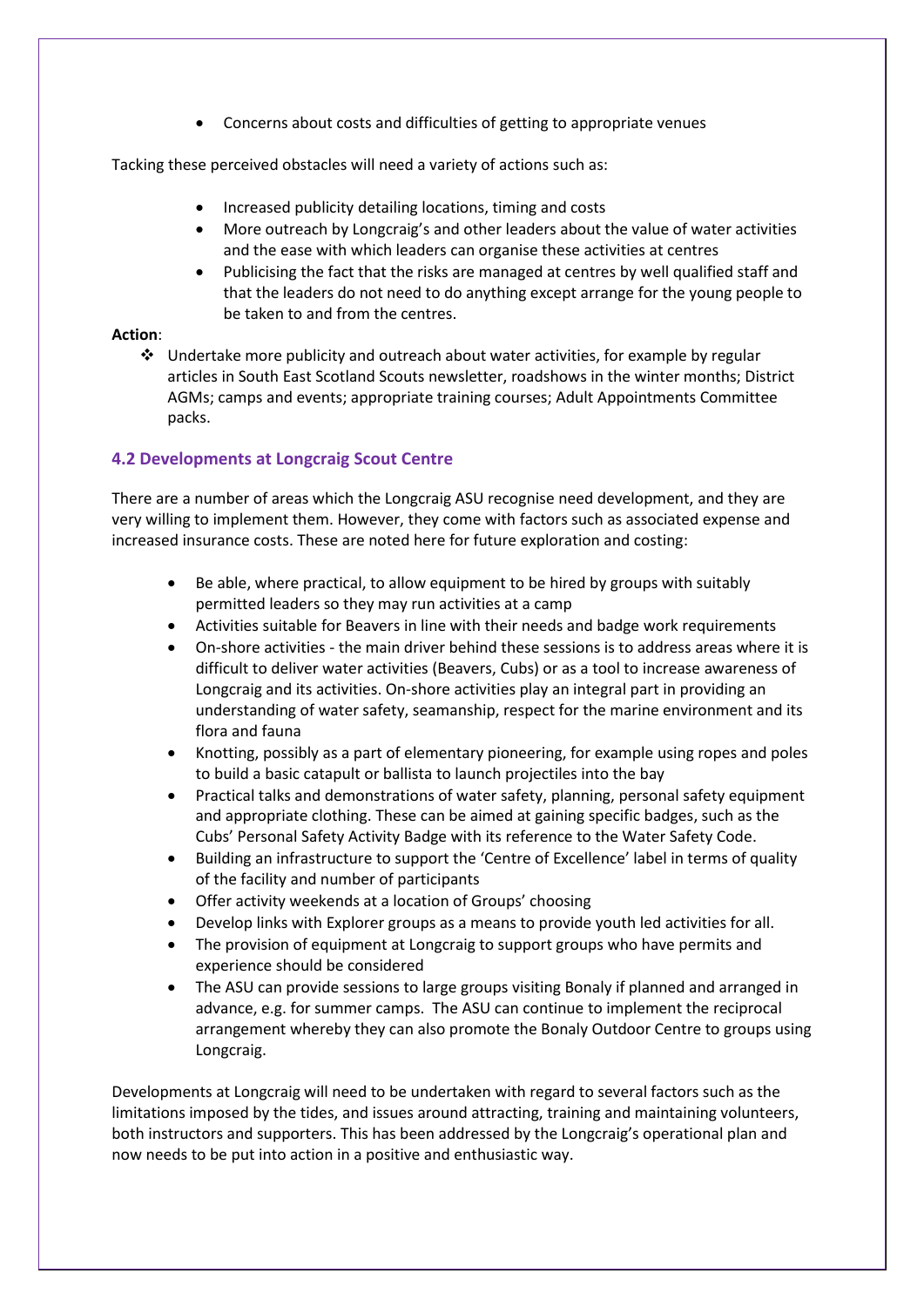The question of paid instructors was discussed by the WASG. Girlguiding has outsourced the delivery of their activities at Netherurd Centre to a commercial organisation. However, that these options are not currently possible at Longcraig because of the conditions of the lease with the Dalmeny estate.

The Working Group members were clear that Longcraig Scout Centre's primary focus was not to make a profit, but to provide good services and facilities to young people. However, it should not operate at a loss unless this is approved for specific reasons by the Regional Executive Committee in advance.

Girlguiding are considering the need to appoint a Water Sports Adviser as a top priority. They will be reviewing their own strategies but were happy to support the current Scout Programme.

The Working Group agreed that it would be necessary to have someone in South East Scotland Scouts who could take responsibility for developing water activities and that this should be a Regional Adviser.

#### **Promote existing Scout facilities**

It was recognised that Longcraig and other Scout water activity providers may not be widely known about. It was felt that it was incumbent on the Regional team to ensure sufficient emphasis was being placed on the promotion of Longcraig as a training resource and activities provider as well as ensuring other Scout centres were also known about in the event they fitted in better with program delivery.

#### **Actions:**

- ❖ South East Scotland Scouts should take responsibility for developing water activities by appointing a Regional Adviser.
- ❖ In the autumn 2018 spring 2019, Longcraig ASU and SE Scotland Scouts should set up a working group to produce a 5 year development plan and feasibility study for the Centre. It should be realistic about the ability to develop these ideas, bearing in mind the need to attract more volunteer supporters and volunteer instructors to organise and provide these services.
- ❖ Promote Longcraig through Districts and Groups to ensure wider knowledge of the opportunities available there.

#### **4.3 Development of services provided by Scout leaders in South East Scotland**

There are a number of sites across South East Scotland where water activities are being organised by Scout leaders, for example on canals. Many ideas have been put forward at various times about how this could be developed, for example:

- By having lock-up facilities for equipment such as canoes, paddles and life jackets spread across SE Scotland.
- Transporting equipment from Longcraig to other places where water activities could take place eg on canals or lochs eg St Mary's Loch.

All of these ideas have significant management and logistic problems, for example it is not really viable for Longcraig instructors, who are all volunteers, to transport canoes or sailing boats to the Borders when there are very good facilities at Hawkhurst Centre in Kielder, which is nearer the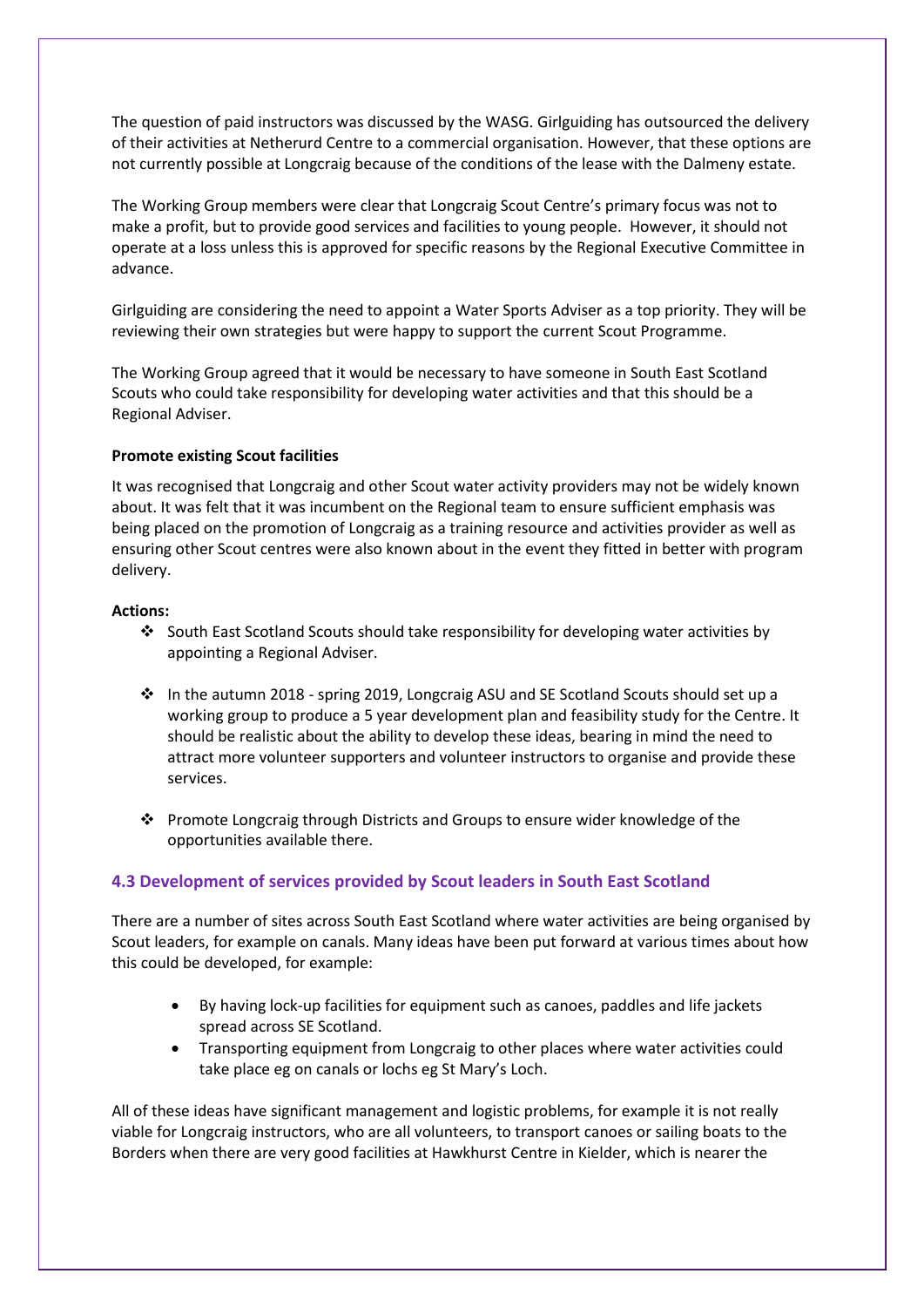Borders' groups than Longcraig. There are also the issues of insurance, maintenance and security of equipment stored in lock-up facilities, as break ins have been reported in some of these settings.

#### **Actions**:

- ❖ Undertake more research about the practicalities of these potential developments.
- ❖ Any infrastructure development at Bonaly Outdoor Centre should consider if there is a market for providing sample water-based activities (subject to being cost effective) on the site.

#### **4.4 Greater use of other organisations' facilities**

Groups already use other organisations' facilities, for example Netherurd, the Girlguiding centre in the Borders, or Cramond Boat Club. This can be either on the basis of sessions paid for by Groups or a partnership basis, such as the one developed by the Cramond Scout Group and the Cramond Boat Club. We recommend that much more use should be made of this partnership model and model partnership agreements developed.

Information could be provided by South East Scotland Scouts in the form of an on-line list of services and contact details. It is not the responsibility of South East Scotland Scouts to promote the use of other organisations' facilities as such, but it is a reasonable function for it to have information about other centres readily available so that leaders are aware there are options and what they are.

#### **Actions**:

- ❖ Compile information about other organisations' facilities and make it available on South East Scotland Scouts' website and other outlets such as Girlguiding newsletters about where alternative water activities can be provided
- ❖ Undertake more research about the possibility of partnerships with other organisations such as Cramond Boat Club.

Groups also already use commercial facilities, for example at Port Edgar. This centre offers services at approximately similar costs and can do so more frequently because it is less affected by tides.

Information could be provided by the South East Scotland Scouts in the form of an on-line list of services and contact details. It is not the responsibility of the SES Scouts to promote the use of commercial facilities as such, but it is a reasonable function for it to have information about other centres so that leaders are aware there are options and what they are.

If the use of activities is more widely spread among external and commercial providers, this may reduce the activity level at Longcraig and therefore the anticipated income. This in turn could lead to a belief that the Centre is non-viable due to a reduction in activity level. This needs to be considered by the Regional Executive Committee and guarded against by the active promotion of the value of Longcraig as a Scout Centre.

#### **Action**:

❖ Compile information and make it available on South East Scotland Scouts' website about where alternative water activities can be provided.

#### **4.5 Increase in number of leaders able to run water activities**

South East Scotland Scouts needs to promote the idea that the leaders can readily obtain permits to run water activities. We have four Regional Assessors who can assist leaders to obtain permits for: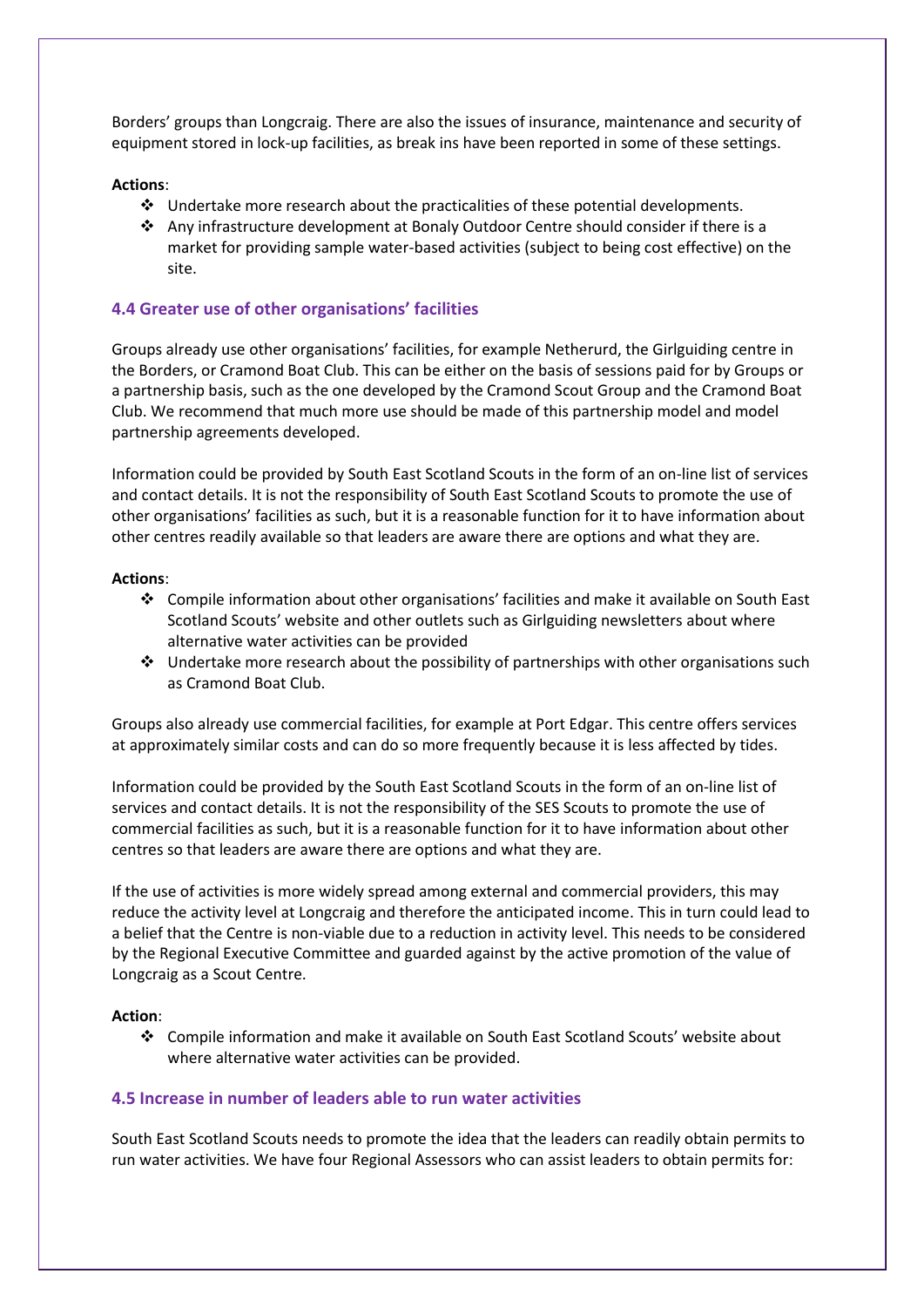- o Powerboating (including safety)
- o Kayaking (sea and inland)
- o Traditional Rafting
- o Dinghy sailing.

The main problem for leaders is the time, effort and cost required to get and maintain permits. In order to obtain a permit, leaders need to be assessed in 4 areas:

- ➢ **Technical Competence** This looks at the specific technical skills required to run the activity. It is usually assessed through a practical assessment although other evidence such as logged experience and other qualifications held is taken into consideration.
- ➢ **Scout Association Rules** This checks whether the applicant is aware of the activity Rules and how they affect the activity within Scouting.
- ➢ **Safeguarding** This will be carried out by the Commissioner or their nominee and ensures that the necessary personal enquiry checks have been carried out and the appropriate safeguarding training (Module 1) has taken place.
- ➢ **Personal Suitability** This is to check the applicant is suitable in terms of attitude, health for the activity involved and to be able to lead an adventurous activity for young people.

However, it has to be said that many leaders do not want the extra volunteering work and cost involved in obtaining permits, if there are sufficient permit holders and/or centres offering waterbased activities to enable them to organise water activities without themselves having to be permit holders. The limited number of places where people can be trained that are not commercial is a factor. Commercial training is expensive and although funding is available, there is a lead time for it to be granted and it is also limited.

Nevertheless, by making the process more easily understood and easier to undertake, it may be possible to facilitate more leaders to apply for and gain a permit.

#### **Actions**:

- ► Publicise the fact that we have a number of Regional Assessors and who they are, eg in the South East Scotland Scouts' monthly newsletter
- $\div$  Find out if more people are interested in having permits and would like support to do so
- ❖ Implement ways of supporting them, eg by holding a workshop(s) about obtaining a permit, financial assistance, proving advice on funding sources and advice from Regional Assessors.
- ❖ Explore the possibility of establishing a structured program to support development of skills of new and existing water activities instructors.

#### **4.6 Grant funding**

South East Scotland Scouts should provide more information to Groups about funding possibilities such as:

- o Large Grants: The Big Lottery; Scottish Education Department; Local Authority Funding; CORRA Foundation
- o Smaller Grants: Bell's Nautical Trust; Awards for All; Scouts SHQ Development Fund; UK Scouts HQ development Fund; Trinity House Fund; Hedley Foundation; Sunley Foundation; Youthlink Scotland; Staff work contacts and sponsorship.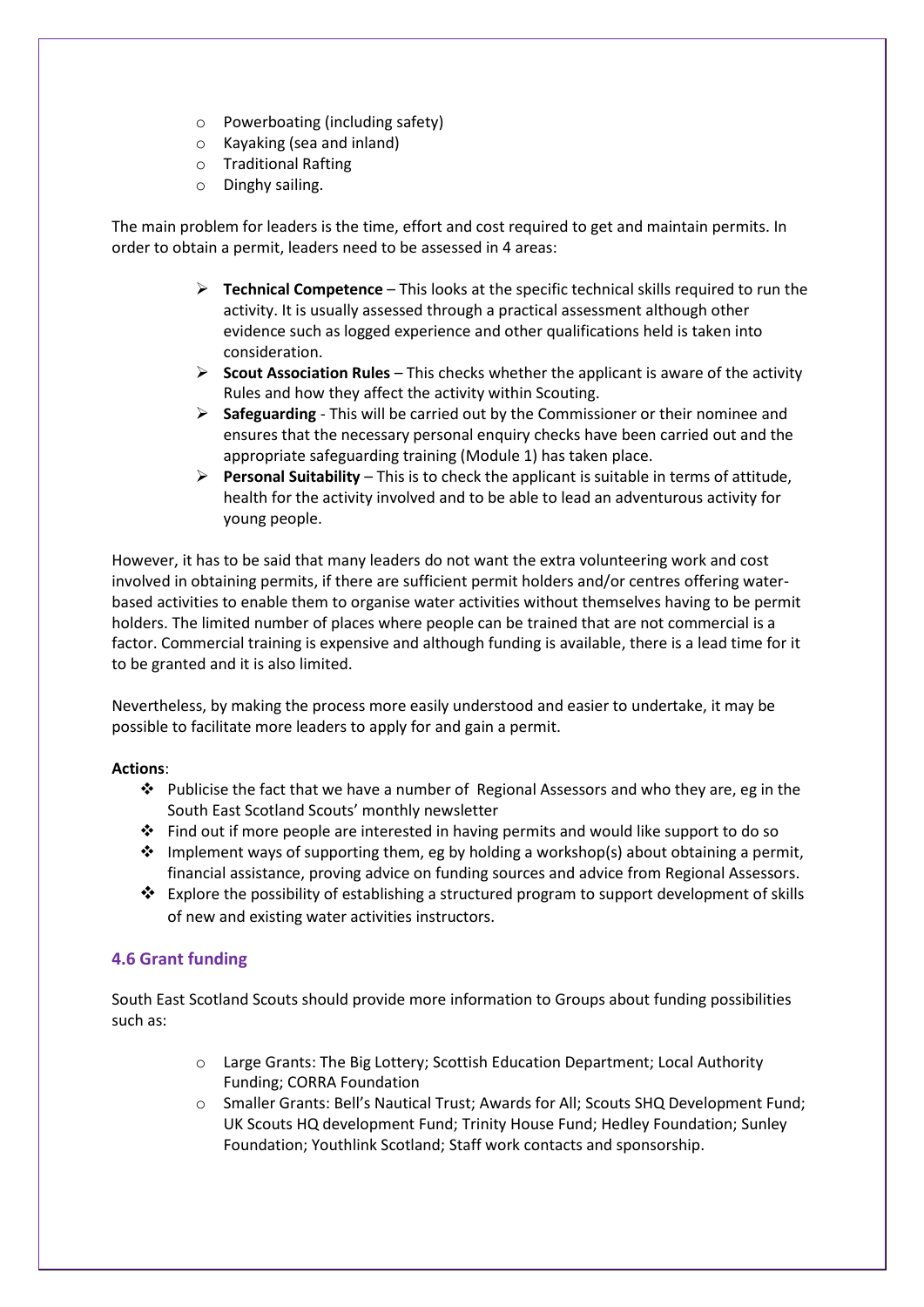#### **4.7 Other ideas that might be developed**

- $\ddot{\phantom{1}}$  Towing It was noted that the current driving licence requirements may reduce the number of drivers able to tow due to the need to complete an additional test. If there was agreement to provide equipment from Longcraig at different locations, then consideration could be given to how the South East Scotland Scouts best supports people to get the correct licence and provision of tow bars.
- $\ddot{\phantom{1}}$  Virtual Centre The setting up of a "virtual activity centre" should be investigated. This would provide equipment for hire but have sufficient resources to provide storage and basic maintenance.
- $\ddotplus$  We could actively look outside the Scouting family to see if there are additional instructors and supporters to provide activities as ASU members either at Longcraig or a District.
- **Provision of some sort of water activities at Bonaly some ideas suggested (but not** costed or investigated) are:
	- o Pond for kayaking
	- o Model boating on a pond to help skills training
- More activities at Longcraig such as:
	- o Canoeing using Canadian canoes
	- o Water skiing
	- o Wakeboarding
- $\frac{1}{2}$  Monitor new activities coming on the market

#### **4.8 Ideas considered as not practical**

The following ideas which were suggested as additional "water" activities are noted here for the record and the reasons given about why they were discounted:

- Coasteering: This is classified as a land activity and needs the minimum qualification required by instructor to hold a MTUK Mountain Instructor Award (MIA).
- Gorge Walking: This is classified as a land activity and requires the minimum qualification required by instructor to hold a MTUK Mountain Instructor Award (MIA).
- Land Yachting: This is classified as a land activity and no permit or qualifications are required to run this for a Scout Activity.

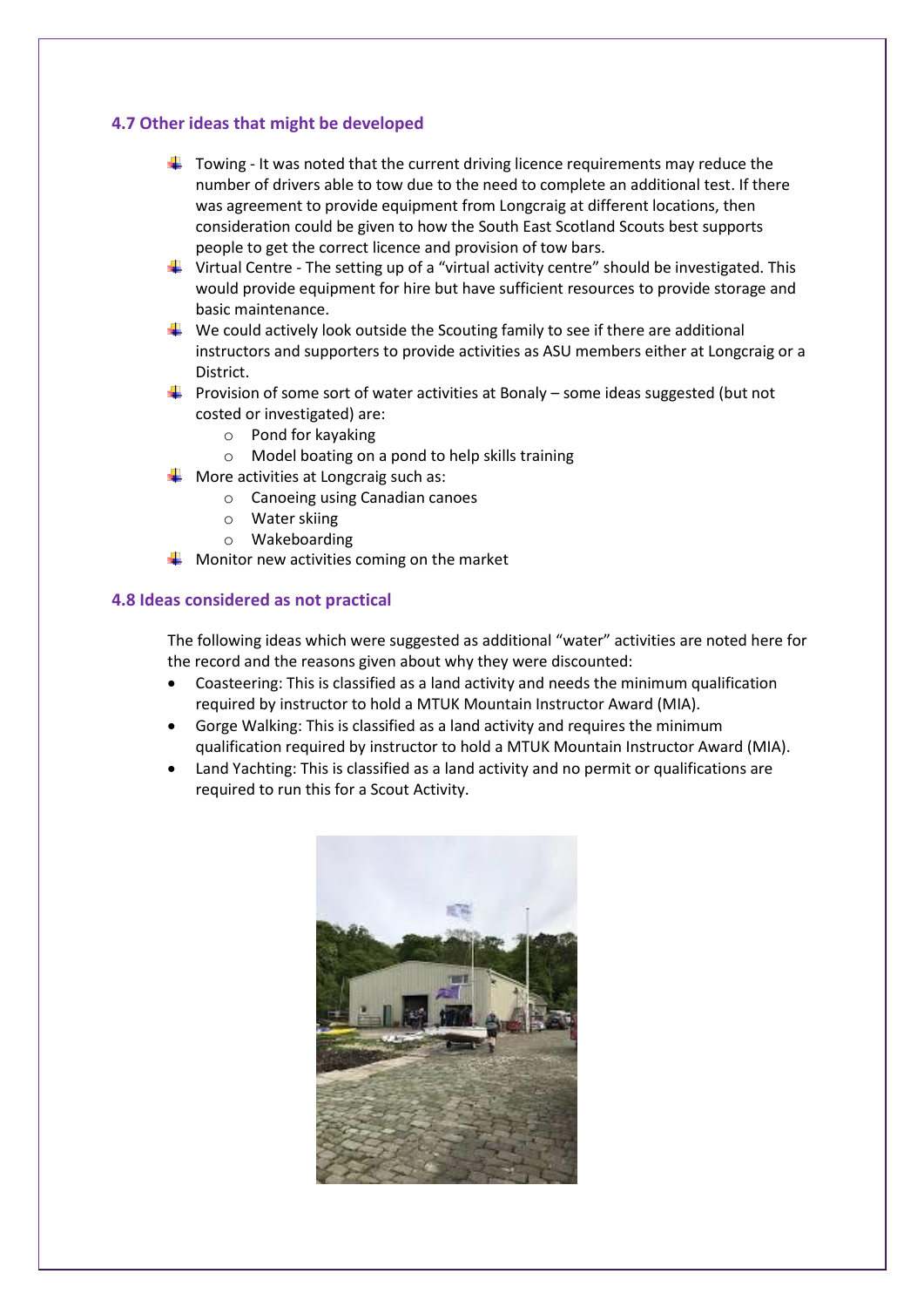# 5 Conclusion

As stated at the start of this report, the Water Activities Strategy Group (WASG) was tasked to undertake two actions:

- 1. **Carry out a review and make recommendations for the provision of sustainable and affordable water activities in South East Region** in order to meet programme requirements for all Scouting ages and provide the best platform to allow young people to take part in water activities in a safe but challenging manner, especially the water sports awards and badges specified in the youth programmes for all age ranges of both the Scout Association and Girlguiding.
- 2. **Ensure that the values of Scouting are put at the forefront of all proposals** so that Longcraig Scout Centre will be perceived to be an integral part of Scouting activities in the South East Region and not (incorrectly) as a semi-autonomous sailing centre, as is currently the case in some people's minds.

When setting up the Water Activities Strategy Group, the Regional Executive Committee also wanted to understand more about:

- 3. **The added value of activities at Longcraig Scout Centre** such as enabling leaders to gain qualifications, and providing adventurous activities, for example sailing under the Forth bridges and being a RYA Training Centre.
- 4. **The views of the Longcraig Scout Centre ASU** members and whether they saw themselves as an integral part of South East Scotland Scouts.

The Water Activities Strategy Group concluded that:

- 1. **There should be sustainable and affordable water activities in South East Region.** The Region should promote the various opportunities for water activities for all young people (regardless of age and location). The Working Group makes many proposals in Section 4 about how this could be done. The recommended 5 year plan for Longcraig will assist the Regional Executive Committee in deciding how to continue to support Longcraig ASU in providing water activities.
- 2. **The values of Scouting should be put at the forefront of all proposals.** In particular, **t**he water activities at Longcraig Scout Centre do support Scouting values and requirements. Longcraig's aim is clearly stated as being to encourage young people to try water based adventurous activities, in a risk managed environment, and give them opportunities to develop their potential. The ASU members work hard to achieve this by being inclusive and open to all (where safe and practical) and delivering sessions to allow young people to achieve badges related to water activities. It does support Scouting values and requirements.
- 3. **The added value of activities at Longcraig Scout Centre**: There is added value of activities at Longcraig Scout Centre such as enabling leaders to gain qualifications.
- 4. **The views of the Longcraig Scout Centre ASU**: There had been concern that some of the ASU wish to remain at a distance from South East Scotland Scouts. This is understandable in view of the recent actions of the Regional Executive Committee in deciding to close the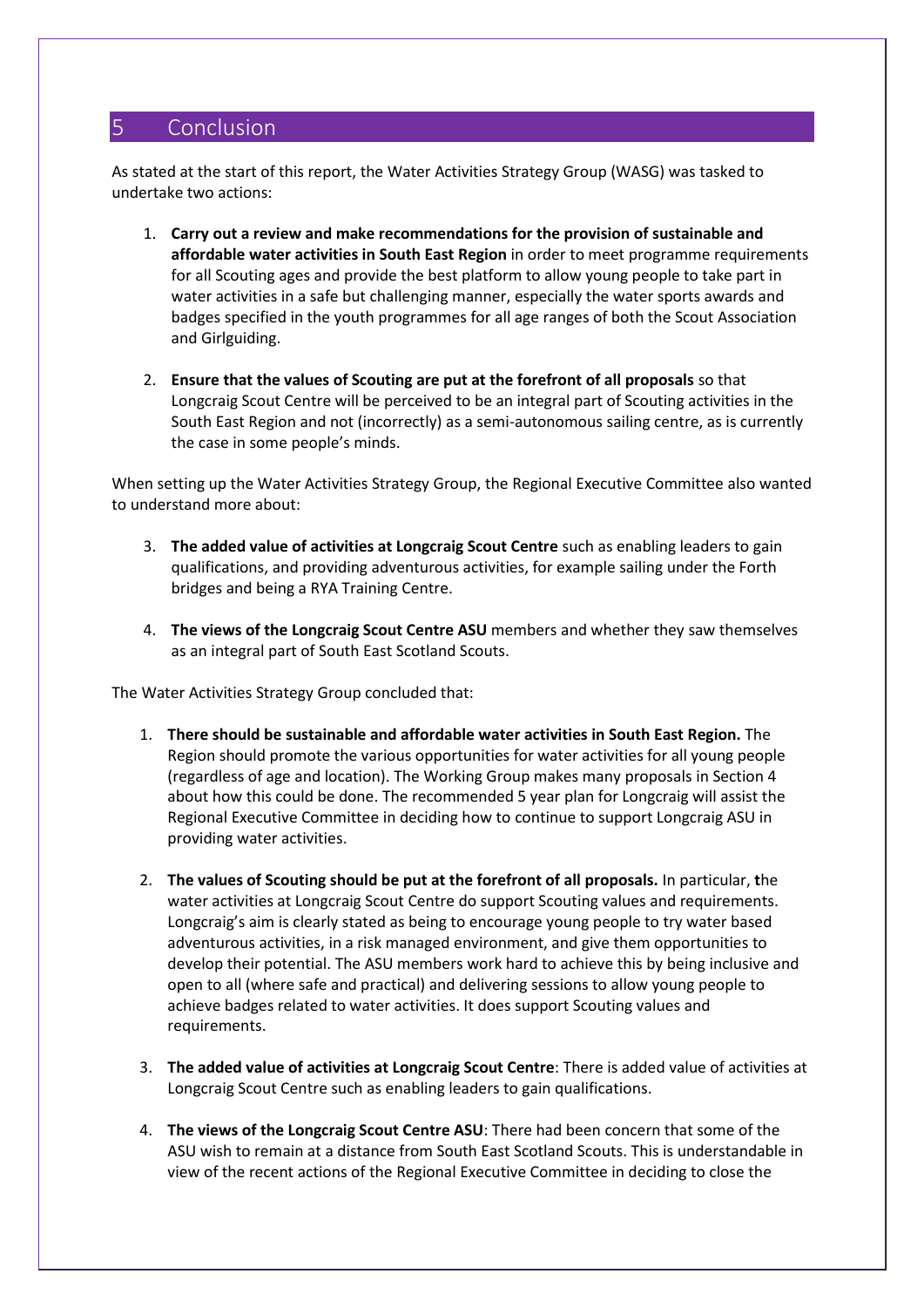Centre and the earlier actions in reducing the Centre's level of independence such as having a separate bank account. However, we are now in a different position. The ASU membership is committed to being, and being seen, as an active past of South East Scotland Scouts.

**Margery Naylor, Chair of the Water Activities Strategy Group and Regional Commissioner**

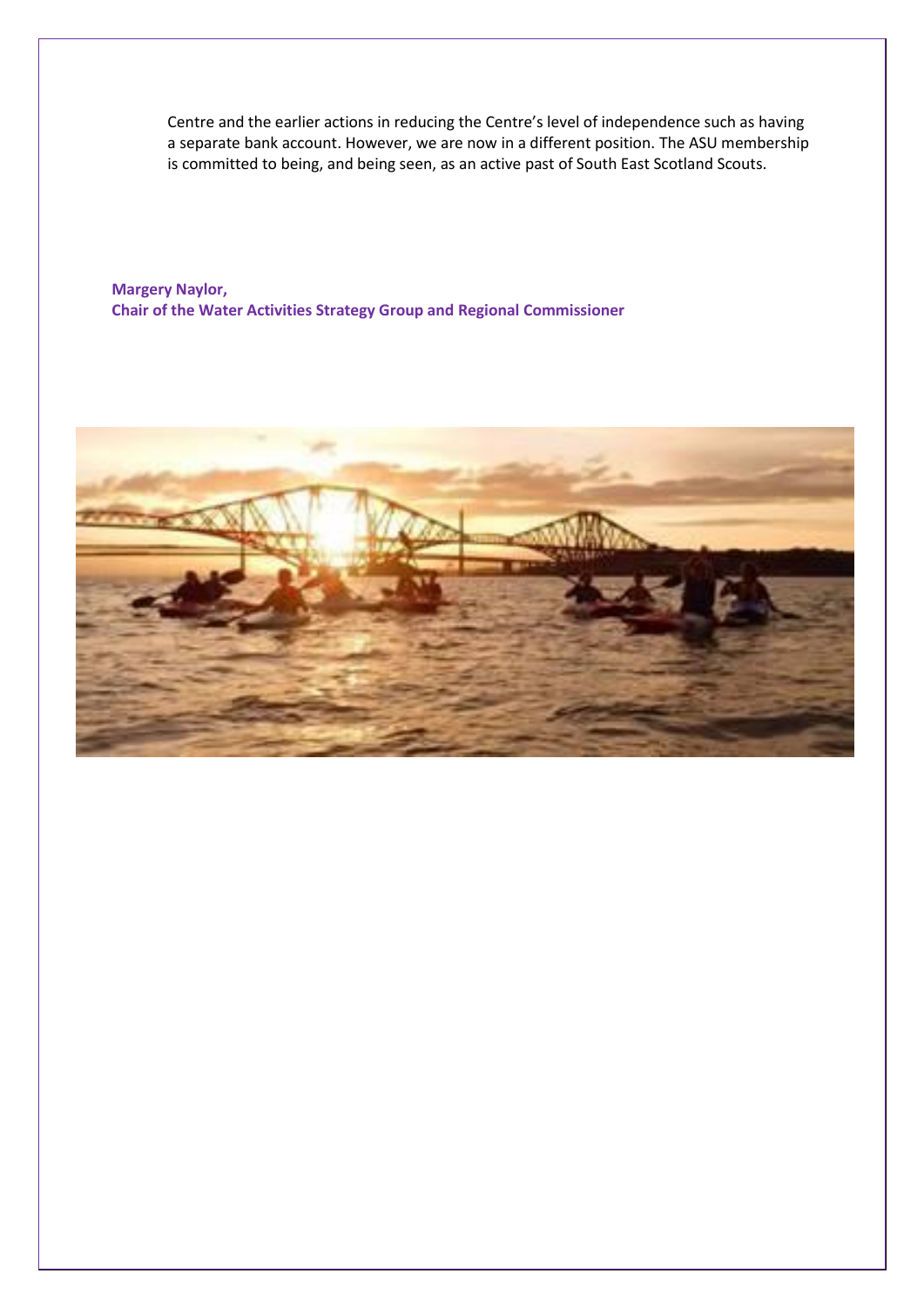# 6 Glossary

| <b>Term</b>               | <b>Meaning</b>                                                                                                                                                           |
|---------------------------|--------------------------------------------------------------------------------------------------------------------------------------------------------------------------|
| <b>AALA</b>               | Adventurous Activity Licensing Authority - government backed<br>scheme to license adventurous activity providers.                                                        |
| <b>BCU</b>                | <b>British Canoe Union</b>                                                                                                                                               |
| <b>NGB</b>                | <b>National Governing Body</b>                                                                                                                                           |
| <b>PVG</b>                | Protection of Vulnerable Groups (checking system used by<br>organisations to ensure adults have no known reasons not to work<br>with young people and vulnerable adults) |
| <b>RYA</b>                | Royal Yachting Association                                                                                                                                               |
| <b>SCA</b>                | <b>Scottish Canoe Association</b>                                                                                                                                        |
| <b>Scout Group</b>        | In this context a group operating under a district whose members<br>might be one or all of Beavers, Cubs, Explorers and Leaders                                          |
| <b>SE Scotland Scouts</b> | South East Scotland Scouts - the Regional body that is made up of<br>seven districts that promotes Scouting on behalf of Scottish<br>headquarters.                       |
| WASG                      | <b>Water Activities Strategy Group</b>                                                                                                                                   |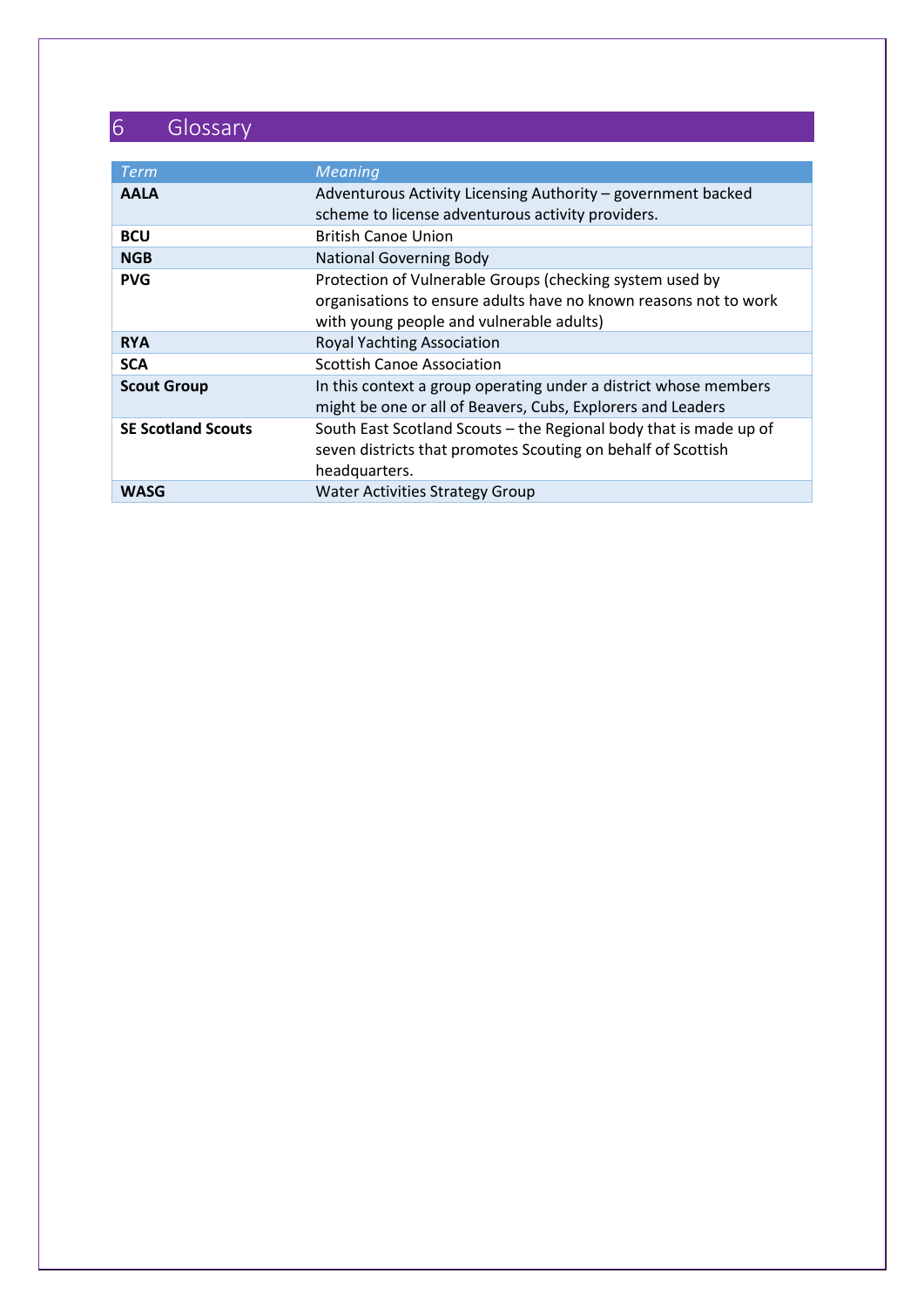# 7 Appendices

#### Appendix 1: Membership of the WASG groups

**Working Group:** The members of the main Working Group were:

- Margery Naylor, Regional Commissioner (Chair), and Diane Marshall, Deputy Regional Commissioner, Activities and Events
- Andrew Green and John Bruce, as representatives nominated by the Regional Executive Committee
- Two representatives from Districts: Chris Swaffield (Borders District) and Paul Rogers (Craigalmond District), nominated by District Commissioners
- Two representatives from stakeholder organisations: Neil Gowans, ASU, and Louise Cullun, Girlguiding
- Gillian Fraser, SE Regional Operations Manager, and Neil Kirk, SE Regional Activities Manager
- Malcolm Leckie, Longcraig ASU Manager, and Alan Horberry, Longcraig ASU representative

**The Finance and Bookings Subgroup** (remit to develop the operational plan for Longcraig 2018)

- John Bruce, Regional Secretary
- Chris Swaffield, Borders District
- Fraser Simon, Longcraig Scout Centre ASU
- Andrew Green, Chair, East Lothian District
- Gillian Fraser, Regional Operations Manager
- Malcolm Leckie, Longcraig Scout Centre ASU Manager
- Ian Harrower, Longcraig Scout Centre ASU
- Alan Horberry, Longcraig Scout Centre ASU
- Margery Naylor (Chair), Regional Commissioner

The Activities Subgroup: membership consisted of:

- Malcolm Leckie (Chair), Longcraig Scout Centre ASU Manager
- Diane Marshall, Deputy Regional Commissioner, Activities and Events
- Neil Kirk, Regional Activities Manager
- Ian Harrower, Longcraig Scout Centre ASU
- David Growden, District Skills Instructor (Borders)
- William Innes, East Lothian District
- Paul Rogers, Craigalmond District, 82 Craigalmond Scouts
- Robert Park, Longcraig Active Support Unit, RYA Principal